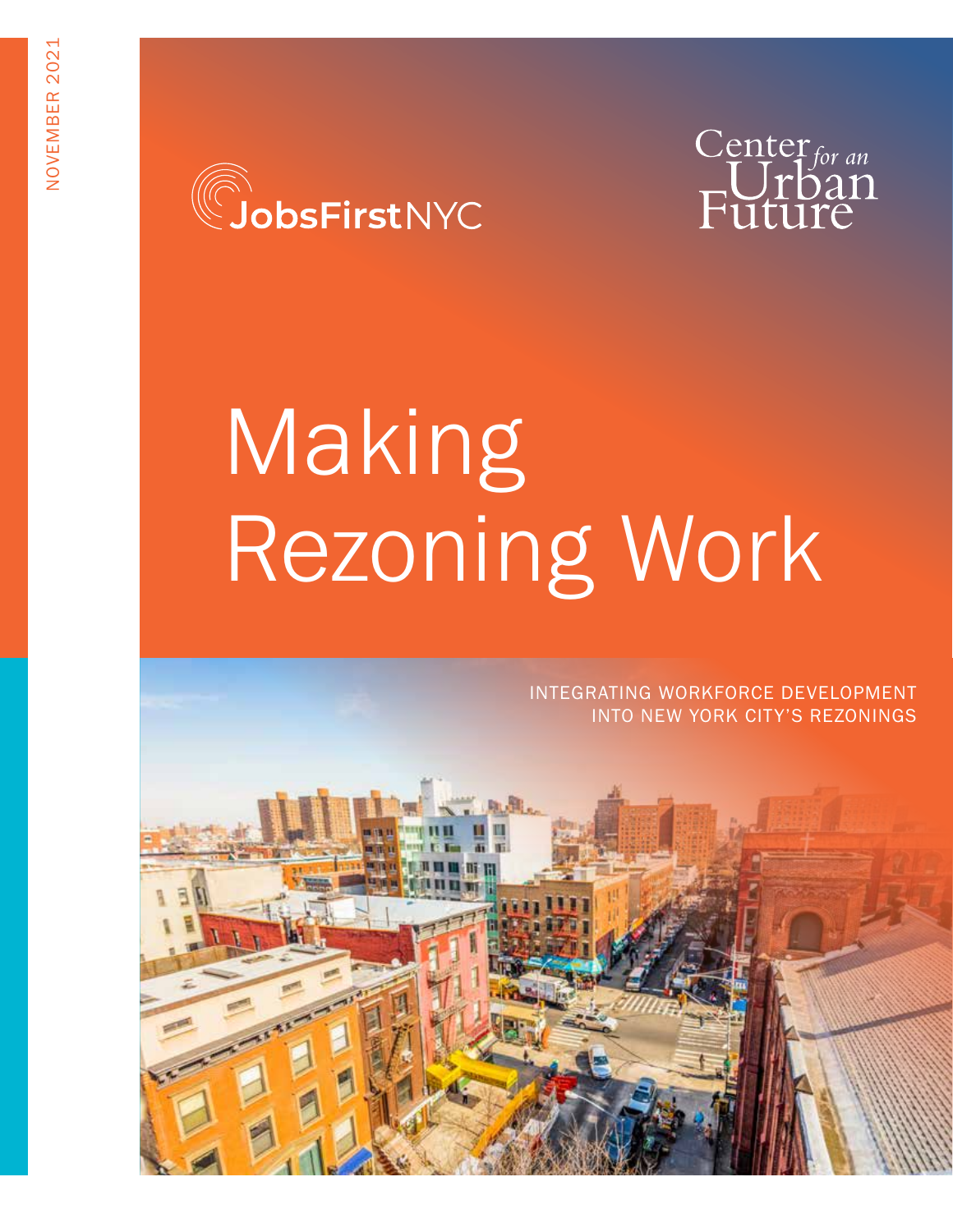Making Rezoning Work is a publication of the Center for an Urban Future and JobsFirstNYC. Researched and written by the Center for an Urban Future. Edited by Eli Dvorkin and Laird Gallagher of the Center for an Urban Future, with input from Jessica Conway-Pierce and Marjorie Parker of JobsFirstNYC. Additional research by Elisabeth Appel, Mitul Arora, Devin Borg, Taylor DeStefano, Justin Helmkamp, Isaac Landman, Daisy Ni, Owen Patterson, Naomi Sharp, Charles Shaviro, and Minqi Song. Designed by Stislow Design.



**Center for an Urban Future (CUF) is a leading New York** City-based think tank that generates smart and sustainable public policies to reduce inequality, increase economic mobility, and grow the economy.

General operating support for the Center for an Urban Future has been provided by The Clark Foundation, the Bernard F. and Alva B. Gimbel Foundation, and the Altman Foundation.



JobsFirstNYC creates and advances solutions that break down barriers and transform the systems supporting young adults and their communities in the pursuit of economic opportunities. Our innovative approach to developing new partnership models has helped shape public policy, private philanthropic investments, and the best practices of employers, colleges, service providers, high schools, and others. Over the last 14 years, JobsFirstNYC has worked with more than 150 organizations in communities across New York City to build innovative solutions that connect young adults to economic opportunities.

PRESIDENT AND CEO Marjorie D. Parker

MANAGER, POLICY, COMMUNICATION, AND LEARNING Jessica Conway-Pierce Manager

VICE PRESIDENT Keri Faulhaber

MANAGER, PARTNERSHIP & COMMUNITY ENGAGEMENT Stephany Garcia

DIRECTOR OF OPERATIONS Evy Gonzalez

ASSOCIATE, POLICY, **COMMUNICATION** AND LEARNING Christine James McKenzie

VICE PRESIDENT Roman Jackson

DIRECTOR OF POSTSECONDARY INNOVATION Amanda B. Rosenblum

MANAGER, WORK **SOLUTIONS** David Scott

BOARD OF DIRECTORS Alan Momeyer (Chair) Angela Ortiz (Treasurer) Greg Hambric (Secretary) Patricia DelToro Heck Lauren B. Gates, Ph.D. John Goldman Sunil B. Gupta Clive Harrow Caleb Hsieh Faiza S. Issa Annette O'Hanlon Alison Omens Leah Truitt Raghu Vasu Andre D. White Carrie Wolfe

## EXECUTIVE DIRECTOR

Jonathan Bowles

EDITORIAL & POLICY DIRECTOR Eli Dvorkin

EVENTS AND OPERATIONS MANAGER Stephanie Arevalo

ASSOCIATE EDITOR Laird Gallagher

RESEARCH AND MULTIMEDIA SPECIALIST Melissa Lent

DATA RESEARCHER Charles Shaviro

Gifford Miller (Chairman) Margaret Anadu Jonathan Bowles Michael Connor Russell Dubner Lisa Gomez Jalak Jobanputra Kyle Kimball David Lebenstein Eric S. Lee Monisha Nariani Max Neukirchen Andrew Reicher John Siegal Thomas Vecchione

BOARD OF DIRECTORS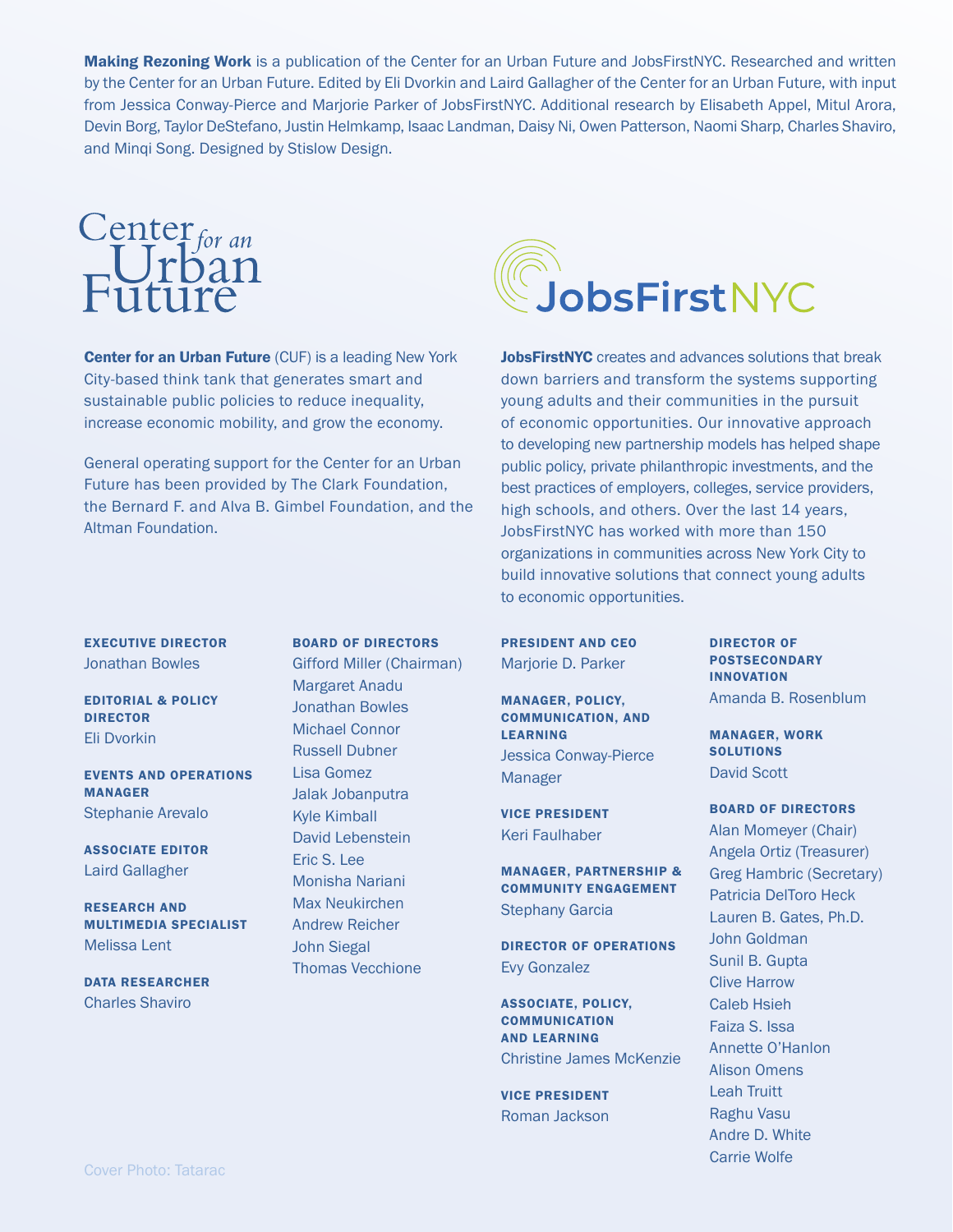# Table of Contents

## Making Rezoning Work

#### INTRODUCTION

| <b>Integrating Workforce Development</b>                                    |    |
|-----------------------------------------------------------------------------|----|
| <b>Into New York City's Rezonings</b>                                       | 1  |
| <b>Leaky Pipelines, Lacking Access:</b>                                     |    |
| The Opportunity Gap in Neighborhood Rezonings                               | 7  |
| <b>Rezonings to Date: Significant Employment Barriers</b>                   |    |
| <b>but Minimal Workforce Investments</b>                                    | 11 |
| <b>Challenges and Opportunities to Integrate Workforce Investments into</b> |    |
| <b>Neighborhood Rezonings</b>                                               | 16 |
| <b>RECOMMENDATIONS</b>                                                      |    |
| <b>Building a Citywide, Neighborhood-Based Workforce Investment</b>         |    |
| <b>Strategy for Future Rezonings</b>                                        | 20 |
|                                                                             |    |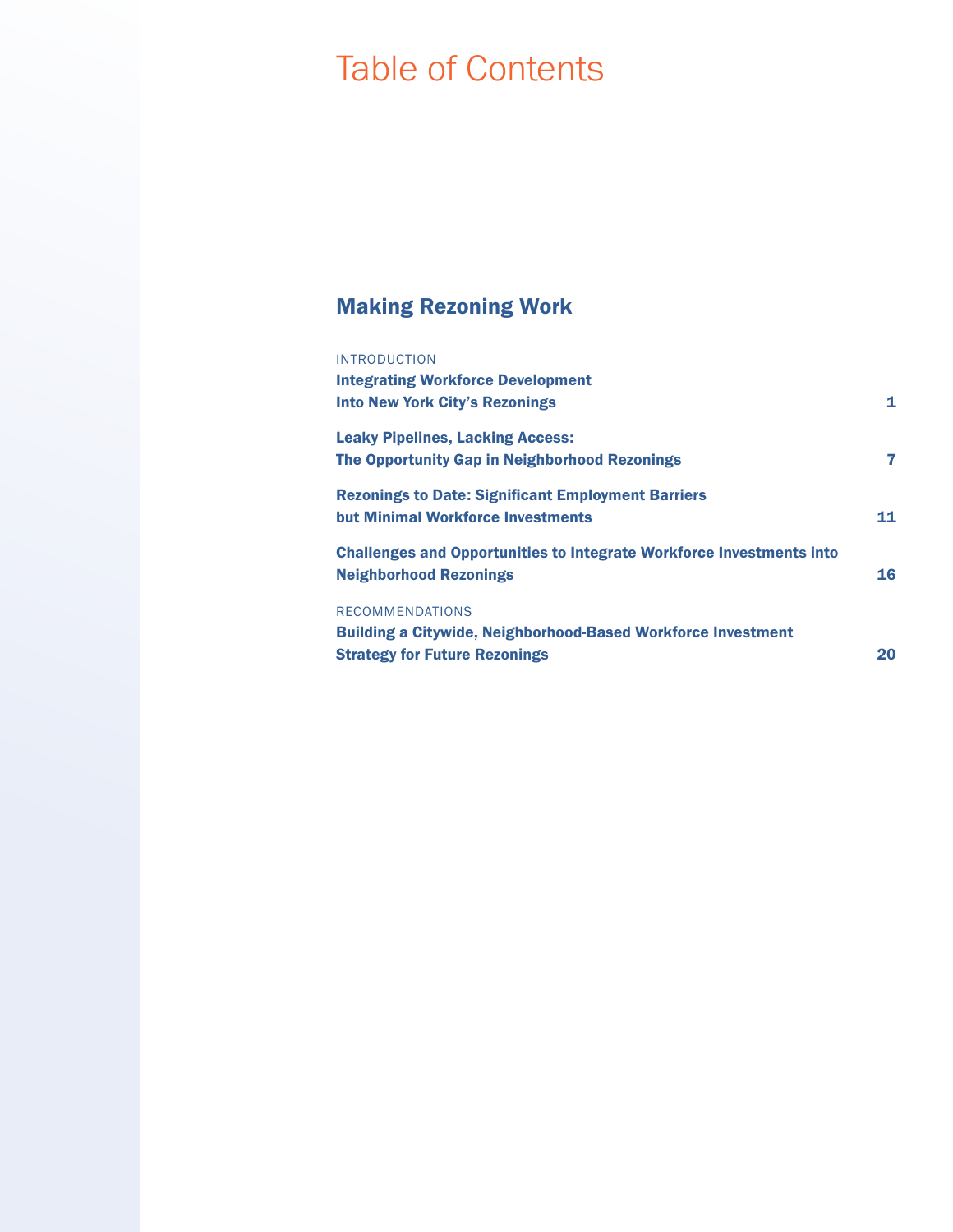## **Introduction**

# Integrating Workforce Development Into New York City's Rezonings

AS NEW YORK CITY GRAPPLES WITH A PROTRACTED ECONOMIC CRISIS BROUGHT ON BY COVID-19, CITY leaders will be searching for opportunities to help spark a lasting economic rebound and regain many of the nearly 500,000 jobs lost since March 2020. One option is to use zoning tools to encourage economic development, attracting private investment at a time when public funding is extremely limited and helping to revive the city's battered economy.

But to earn the trust of communities that have been hit hardest by the pandemic—and ensure that new development benefits the New Yorkers most in need of economic opportunities—New York City will need to develop a bold new vision for building workforce development infrastructure at the neighborhood level.

Since 2016, communities across New York City, from East New York to Inwood, have undergone large-scale residential rezoning. Designed to encourage the construction of affordable housing, neighborhood rezoning plans have nonetheless sparked understandable fears that new development enabled by land-use changes will lead to gentrification and displacement. The de Blasio administration has responded to these concerns by tying housing protections and other investments to neighborhood rezoning plans. However, thus far, the rezoning plans have lacked investment and accountability around local workforce development.

The need for these investments is clear: In the six neighborhoods which have already been rezoned, median household income is nearly \$17,000 below the city average. More than a year into the COVID-19 pandemic, the estimated unemployment rate in East Harlem is upward of 20 percent and nearly 30 percent along Jerome Avenue in the Bronx. For many residents of these neighborhoods—and many others throughout the city—obtaining a livingwage job in an eventual economic recovery is made harder without access to quality workforce development services.

While recent rezoning plans have included numerous commitments—from housing protections for current renters to new community spaces and playgrounds—workforce investments have been minimal. According to its commitment trackers, the city budgeted just \$462,250 for job training initiatives focused on just two of the six residential neighborhoods approved for rezoning since 2016. Just \$312,500 had been spent on new job training programs as of June 2021.

A more deliberate approach is needed: one that provides communities with a blueprint for establishing and strengthening neighborhood-level workforce networks, taps private sector dollars to invest in meeting workforce needs, builds the capacity of training providers to serve more residents, scales up the most effective workforce programs from across the city, and incentivizes partnership and collaboration. This report examines the current role of workforce investments in the city's recent and ongoing neighborhood rezoning plans and charts a path for city policymakers, workforce practitioners, philanthropic leaders, and local community-based organizations and business leaders to support a new model for place-based workforce investment that can help expand economic opportunity in the communities that need it most.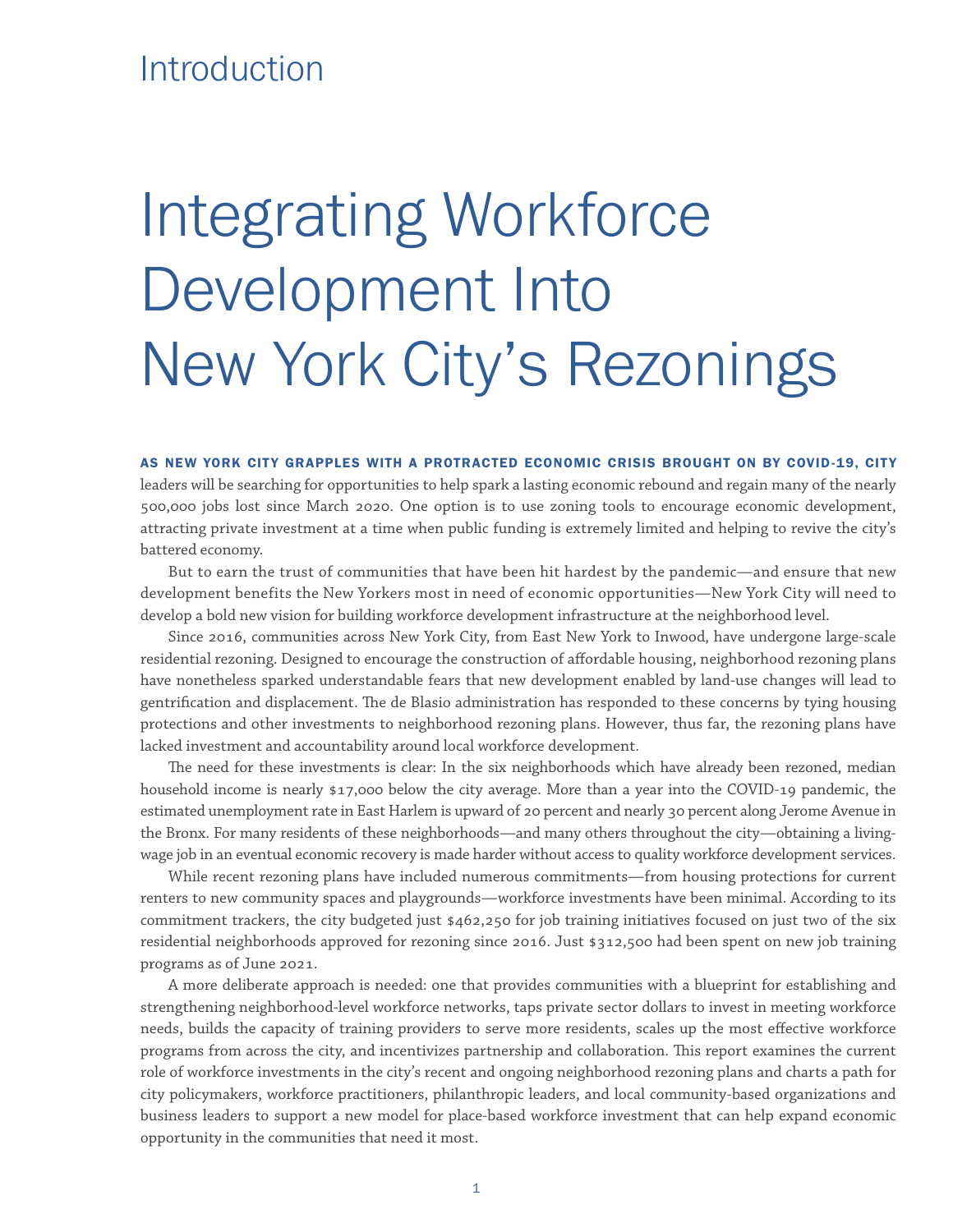This report—a joint effort between Center for an Urban Future and JobsFirstNYC—demonstrates the need to integrate a comprehensive workforce development strategy into future rezonings and offers a blueprint for how to do so. Informed by more than 50 interviews with workforce development practitioners, community leaders, city officials, nonprofit executives, and economic development experts—as well as analysis of data on economic and workforce conditions, city reports, budget documents, and other information—the report identifies effective models for place-based workforce development in and outside New York, examines obstacles to integrating workforce development investments into rezoning plans, and lays out a set of practical and actionable recommendations to integrate community-focused skills-building and workforce development investments into rezoning efforts—now and in the future.

## Many New York City neighborhoods face serious barriers to employment, but investments in workforce development have not kept pace.

In order to help more New Yorkers participate in the city's emerging economic recovery from the COVID-19 pandemic, neighborhoods from the South Bronx to the north shore of Staten Island will need help tackling pervasive barriers to employment, including boosting skills to meet the demands of a fast-changing economy.

The need is clear: While New Yorkers have seen a proliferation of low-wage jobs in recent years and a growing need for job training and skills-building to access better-paying work, there's been relatively little new funding for workforce development. Federal funding for workforce development in New York City has dropped from \$87.1 million in 2001 to \$74.5 million in 2020—a 14.5 percent decline, adjusting for inflation—and state and local funding has struggled to make up the difference.

After reaching its highest level of employment on record in 2019, New York City's economy has been battered by COVID-19. The steepest job losses have been clustered in many of the city's lowest-income communities and in industries with a large share of the city's accessible jobs. As of June 2021, employment in restaurants and bars remains 34 percent below the pre-pandemic level. Employment is down 64 percent in accommodations, 24 percent in clothing stores,

17 percent in building services, and 19 percent in manufacturing. And while most of the city's office sectors have held up much better—for instance, jobs in the information sector are down just 3.5 percent far fewer of those jobs are held by New Yorkers without college degrees or other postsecondary credentials.

For too many New Yorkers, jobs in the industries that are proving more resilient to the current crisis and are likely best positioned to lead an economic rebound—remain out of reach. Most of New York City's growing occupations that pay middle-income wages or higher, from registered nurses to marketing specialists, typically require at least some form of postsecondary credential. But access to these jobs remains sharply divided by geography: for instance, while 86 percent of Upper East Side residents hold at least a bachelor's degree, the rate is just 13 percent in Mount Hope. Indeed, 19 percent of New Yorkers over twenty-five—over 1.1 million people—do not hold a high school diploma or its equivalent. Even more New Yorkers—1.8 million people, or 23 percent of the population—have limited English proficiency, locking them out of many opportunities to take part in the city's economic rebound.

The result is that economic mobility and success vary dramatically from neighborhood to neighborhood, with harsh consequences from the pandemic-driven economic downturn. From a citywide unemployment rate of 4.3 percent in July 2019, among the lowest on record, unemployment surged to 29 percent in West Farms and 36 percent in Brownsville as of December 2020. And an estimated 183,734 (27 percent) of 18- to 24-year olds were out of school and out of work in 2020.1

Many of those disparities are particularly acute in neighborhoods that have been rezoned or where rezonings are under consideration. For instance, over 38 percent of Inwood residents speak English less than very well. In Sunset Park, more than 46 percent of adults lack a high school diploma. And in East New York, fewer than 15 percent of adults have a bachelor's degree.2 These barriers mean that even when jobs are available, neighborhood residents don't necessarily have the tools to get them. "There are these big sectors in East New York that have living-wage jobs, but we need investments in the training to get more people into the jobs," says Michelle Neugebauer, executive director at the East New York-based nonprofit Cypress Hills Local Development Corporation (CHLDC).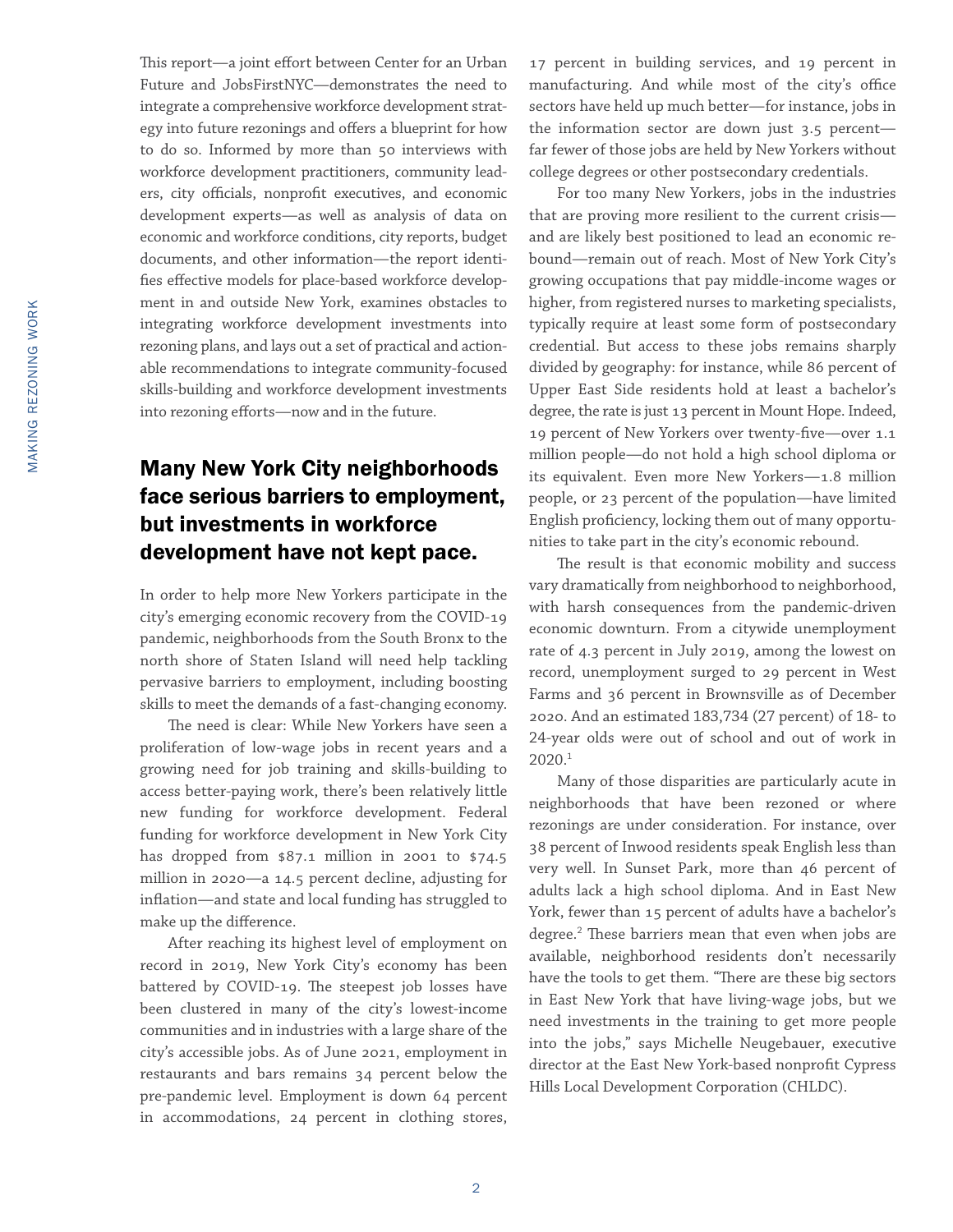## Neighborhood-level rezonings present a vital—but largely untapped—opportunity to make crucial investments in workforce development.

Across dozens of interviews with workforce development practitioners, community-based organizations, local employers, economic development officials, and other experts—alongside an extensive review of available data—a clear pattern emerged: neighborhood rezoning initiatives present an important but undervalued opportunity to combat these significant barriers to economic access through intensive and early integration of workforce development investments.

"Workforce investments should absolutely be included in the rezoning plans—workforce development, adult education, and bridge programming," says Michelle de la Uz, executive director of Fifth Avenue Committee and a member of the City Planning Commission. "We absolutely need to raise wages and household income for people that are unemployed or underemployed, or whose jobs are at risk of displacement either because of a rezoning or just because of trends in the economy. It takes a multiyear funding commitment at a scale that's necessary to address whatever the gaps are locally."

For many years, the city's approach to workforce development—like much of the nation's—was largely focused on rapid attachment to any available job. In more recent years, the approach has evolved to emphasize both sector- and place-based models that align training programs with employer demand along defined career paths; integrate workforce development programs into economic development initiatives; and stitch together skills-building programs across education and job training providers to better reflect industry demand for both hard and soft skills.

But as New York City's workforce development needs explode amid a protracted economic crisis, the city faces a major challenge—and an opportunity—to design and implement new and strengthened placebased approaches. There are multiple benefits to these approaches, which can both prepare local residents to access new jobs that are being created as a result of economic development in the community and boost the skills needed to access well-paying jobs elsewhere in the city—increasing household incomes as a way of helping people remain rooted in their communities even as neighborhoods undergo changes.

"New York City has an enormous opportunity to invest in workforce development through its neighborhood rezonings," says Katy Gaul-Stigge, president and CEO of Goodwill Industries of Greater New York and Northern New Jersey and the former executive director of the Mayor's Office of Workforce Development. "The city's approach shouldn't be limited to connecting local residents to temporary construction jobs—it should include place-based strategies and targeted investments in skills-training that ensure residents of rezoned neighborhoods can access permanent good jobs throughout the city, and the rezoning lives up to its promise of truly improving life for all in the neighborhood."

## With a more intentional rezoning process, New York could make significant new investments in place-based strategies to help spur an inclusive economic recovery.

Place-based workforce development focuses investments on the areas with the greatest barriers to economic access—like the neighborhoods being rezoned—by bringing resources directly to the people who have the most to gain from education and training programs catered to local needs. "The city has an opportunity to be in the forefront of a lot of the experiment and change in workforce development," says Ben Margolis, executive director of Southwest Brooklyn Industrial Development Corporation. "Rezonings, which by definition are places of concentrated public investment, are logical places where workforce investments at the forefront of the field can and should take place."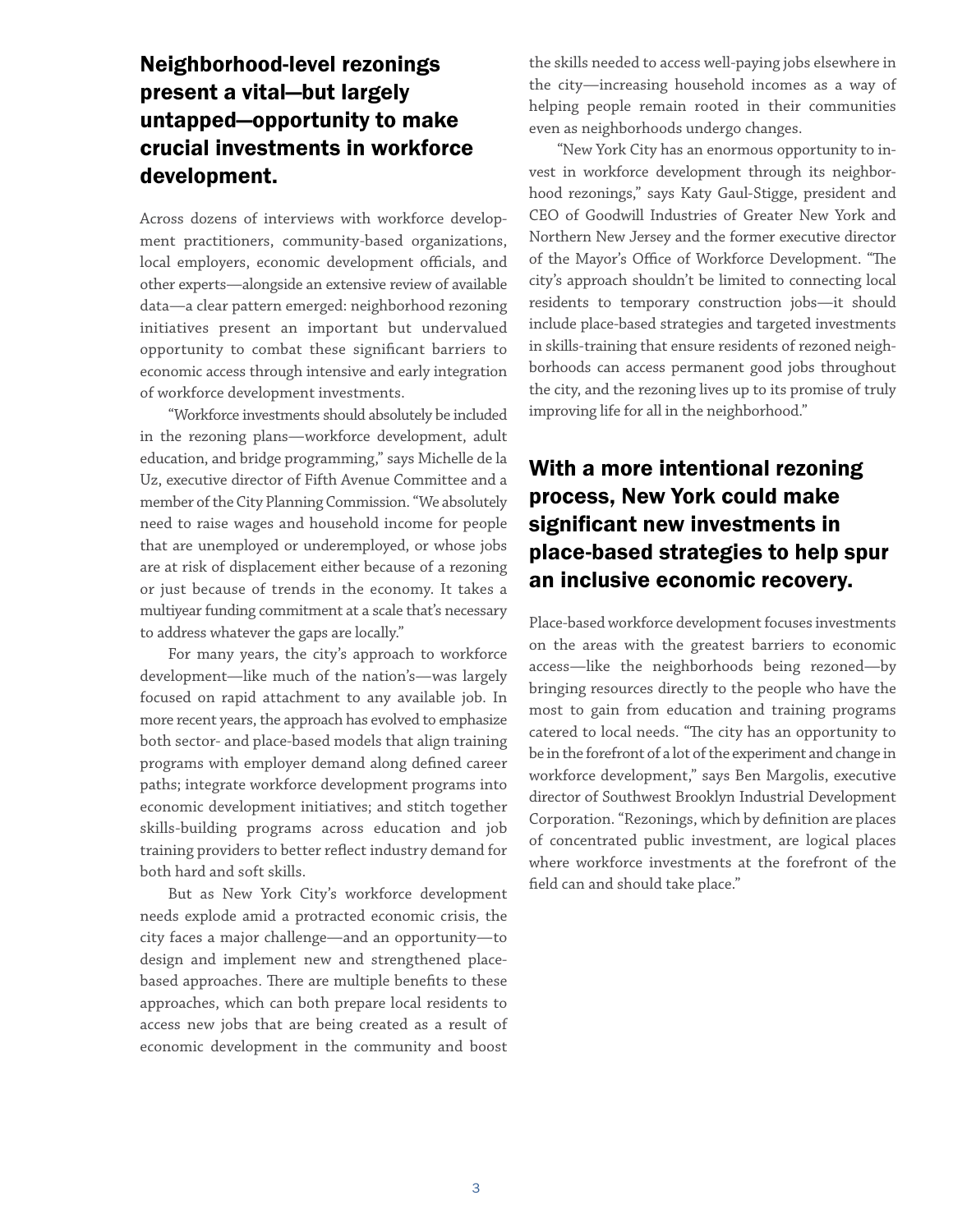# New York City has an enormous opportunity to invest in workforce development through its neighborhood rezonings"

KATY GAUL-STIGGE, PRESIDENT AND CEO OF GOODWILL INDUSTRIES OF GREATER NEW YORK AND NORTHERN NEW JERSEY

Place-based approaches are attuned to economic and social realities in individual neighborhoods while still responding to employer needs. And they can provide support to the most precarious, who might have fallen through the cracks in other systems. "The value of place-based approaches is that particularly for more vulnerable job seekers, the support systems they need to be successful are generally located closer to home," says Christopher Watler, chief external affairs officer at the Center for Employment Opportunities (CEO), a national workforce development organization that supports employment opportunities for formerly incarcerated people.

Workforce development has great potential to act as a hedge against displacement by providing education and skills-building that can lead to quality job opportunities and life-long economic stability. "This is the opportunity to bridge workforce development with economic development in this city," says Sunil Gupta, vice president of adult and continuing education at LaGuardia Community College. "Under the guidance of the city, a lot of good things can happen."

But harnessing that potential will require a new strategy to build and strengthen place-based workforce networks and harness the opportunity that rezoning presents to tap private dollars for sustained investment in skills-building and job training infrastructure.

## Although the rezoning process has led to numerous community commitments, workforce investments have been lacking.

When the city proposes a neighborhood rezoning, it develops a series of commitments tied to land-use changes. These commitments revolve around housing protections but also include investments in infrastructure, schools, parks, and small business services. But our research finds that substantial investments in workforce development have been all but nonexistent in approved rezonings.

According to its commitment trackers, the city budgeted \$462,250 for job training initiatives across all six neighborhoods approved for rezoning to date, of which no more than \$312,500 had been spent as of June 2020. These six rezonings resulted in more than 320 specific commitments ranging from public transit improvements to rental assistance programs. But just 33 of those commitments were focused on workforce-related issues, and only seven included specific budget amounts.

In East New York, the first neighborhood rezoned under the current administration, the city committed to a new Workforce1 Career Center—a hub for jobseekers operated by the Department of Small Business Services but did not make any specific investments in job training or skills building. In the fifth rezoned neighborhood, Inwood, the city created a new Career and Technical Education program at a local high school but included no new funding for adult programs as part of its plans. In fact, of the six neighborhood rezonings approved under the de Blasio administration so far, three have not included any investments in worker training: East New York, Far Rockaway, and Bay Street.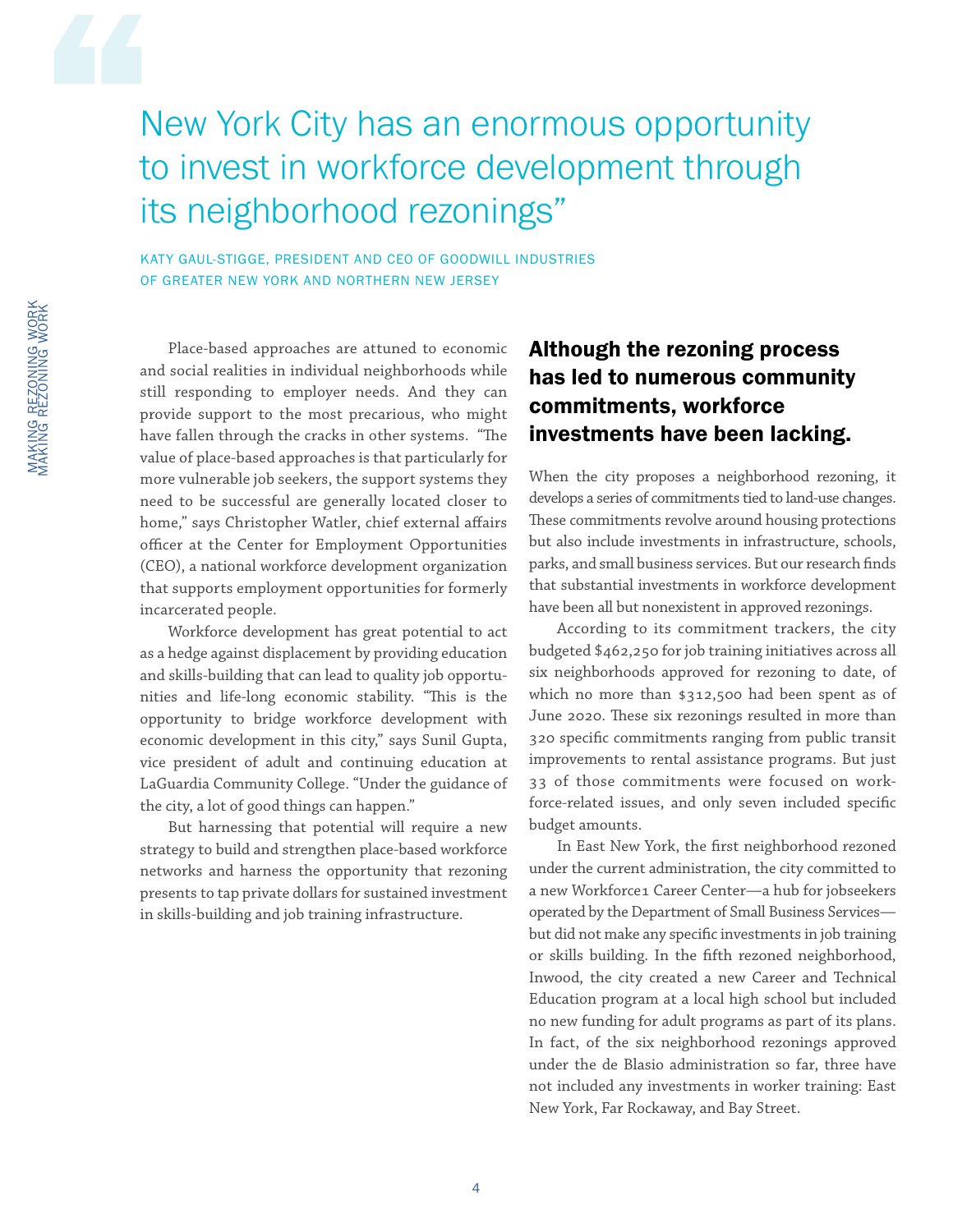Without a blueprint to prioritize and design neighborhood-level investments in workforce development infrastructure, the years-long rezoning process including eight months or more in the formal uniform land use review process (ULURP) and years of community discussions—has failed to deliver on this vital opportunity. "When it came to the final negotiation, it was really all about the housing," says Michelle Neugebauer of Cypress Hills LDC. "The other things the community wanted and needed, the second priority being living-wage jobs and economic development, really took a backseat."

## Workforce needs, local job opportunities, and the capacity of community-based organizations vary significantly by neighborhood, requiring a flexible and intensive approach.

Building job readiness and knocking down barriers to employment for residents of neighborhoods undergoing rezoning requires a flexible approach to place-based workforce development. Zoning changes can unlock new economic activity that will lead to job creation a crucial need as the city reels from months of unprecedented job losses—but identifying emerging job opportunities by networking with employers and building local capacity to prepare residents for them should begin long before a rezoning occurs. An inclusive approach to local workforce investment will require longterm investment in boosting educational attainment; support for bridge programs that can provide onramps to further education and training for New Yorkers with limited English proficiency or who lack digital skills; and partnerships that integrate—and fund—wraparound supports like mental health services and childcare with skills development and job training.

To lay the groundwork for this approach, city leaders should work with community partners to map the current ecosystem of trusted, community-based institutions—including training and social services providers, community colleges, place-based intermediaries, and local employers—in neighborhoods poised for new development, and create neighborhood-specific plans to strengthen existing talent development infrastructure and replicate effective models to close gaps.

Our research has identified several promising strategies both in and outside of New York that together yield a set of best practices New York City can look to in the future. In downtown Manhattan, Lower East Side Employment Network (LESEN), a JobsFirstNYC partnership, provides a model for how local organizations focused on business outreach, together with social services and job training providers, can join forces to generate access to job opportunities spurred by new development. Outside of New York, cities such as Philadelphia have pioneered programs that partner with large employers to develop training programs. Others like Boston passed changes to zoning law requiring all developments of a certain scale to contribute funding for education and training.

New York City has a clear opportunity to integrate workforce development into future neighborhood rezonings, but significant obstacles remain. The next mayor should launch a comprehensive neighborhood-based workforce development strategy to build and strengthen local hiring and training networks and coordinate investments across agencies—long before proposing any rezonings. The city should proactively develop a local workforce network in every neighborhood with a poverty or unemployment rate higher than the city average, whether or not a rezoning is imminent.

To pay for these crucial investments, the next mayor and City Council can establish citywide linkage fees—modeled on Boston's successful Neighborhood Jobs Trust initiative—which would add a small fee on new market-rate developments over a minimum number of square feet and use the proceeds to create an education and training fund for neighborhoods undergoing rezoning. Coupled with other city investments, these new initiatives should include expanding placebased approaches to develop strong local networks, building the capacity of local organizations, scaling effective programs to serve new communities, and connecting residents of rezoned neighborhoods to skillsbuilding, education, and job placement opportunities across the city.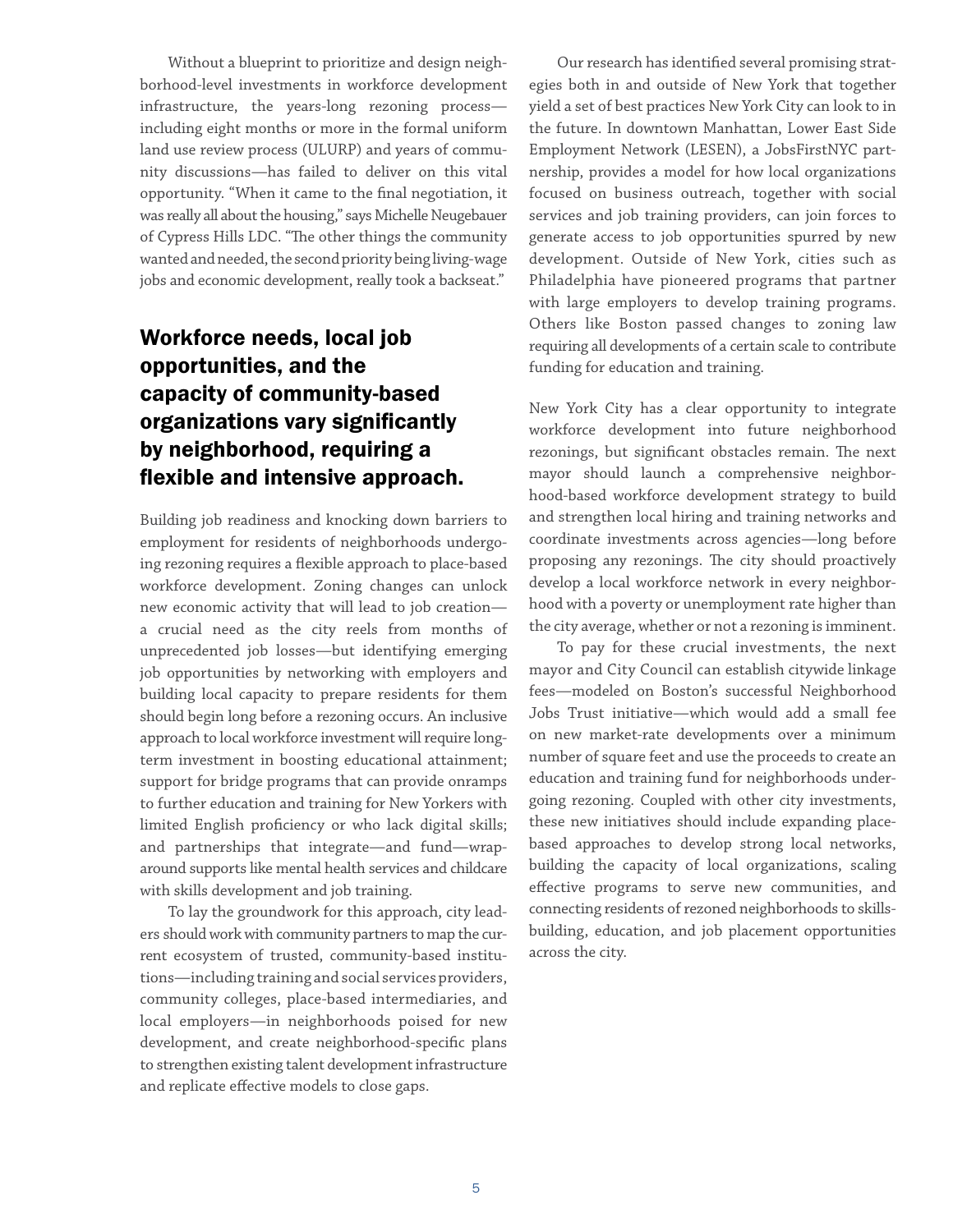### Minimal Workforce Commitments in Six Recent Rezonings

According to the official NYC Rezoning Commitment Tracker, the city has allocated just \$462,250 to fund education and training for adult residents as part of six recent rezonings. As of June 2021, just \$312,500 has been spent on direct education and training programs and services in only one of the six neighborhoods.

- In East New York, the first neighborhood to be rezoned, the only workforce-related commitment, besides encouraging outreach to local residents for construction jobs, was the construction of a Workforce1 Career Center (WF1). Neither of the two workforce commitments had a funding amount listed. The WF1 Center opened in November 2016. Entities responding to HPD RFPs are required to develop a local hiring plan; thus far, these have included the Dinsmore-Chestnut and Grant Avenue Muni Lot RFPs.
- In Far Rockaway, none of the three workforce-related commitments have funding amounts listed, though the \$30 million renovation of the Far Rockaway library will allow the library to increase its adult education services. Construction of the Far Rockaway Library began in August 2018, with construction ongoing as of October 2021.
- In East Harlem, two of the five workforce-related commitments have funding amounts listed (\$500,000 for a satellite Workforce1 Center and \$150,000 for local training). As of June 2021, the satellite Workforce1 Center had not yet been developed, and the allocation for local training has gone to preexisting services offered by the Upper Manhattan Workforce1 Center, which is located outside the rezoned area.<sup>3</sup>
- In Jerome Avenue, two of the six workforce-related commitments have funding amounts listed (\$632,250 total: \$312,250 for retraining autoworkers and \$80,000 per year for a four-year Jerome program manager position.) Small Business Services hired the program manager at the end of 2018. As last reported on the Rezoning Commitments Tracker, the Auto Workers Workforce Training program launched in 2019, but ongoing funding had not been allocated to continue the program beyond 2020.
- In Inwood, three of the fourteen workforce-related commitments have funding amounts listed (\$2.65 million to build a STEM Center at a high school, over \$2 million to "develop and launch the GWEC STEM Institute, a year-long STEM enrichment program," and \$100,000 to implement an NYCx Co-Lab Challenge). There is no new funding for any workforce-related programs or services for people not attending high school.
- In Bay Street, none of the three workforce-related commitments have funding amounts listed.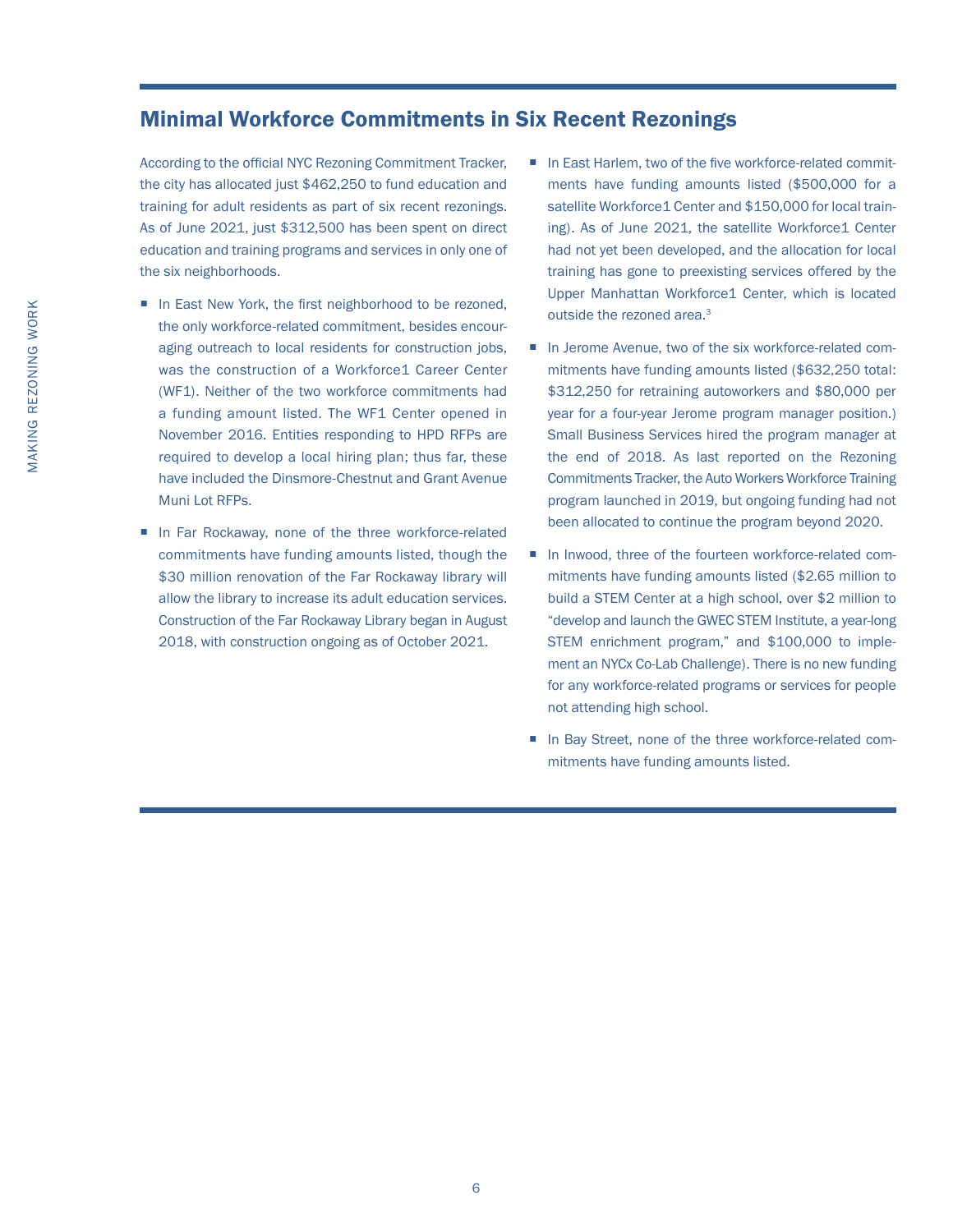# Leaky Pipelines, Lacking Access: The Opportunity Gap in Neighborhood Rezonings

#### THE ECONOMIC TOLL OF THE COVID-19 PANDEMIC HAS

fallen hardest on the city's most vulnerable residents. In lower-income communities from Mott Haven to East Elmhurst, unemployment has spiked to levels last seen during the Great Depression; job losses have been especially severe in occupations and industries—from food service and personal care to transportation and retail—that are most accessible to New Yorkers without a postsecondary credential. Even the most established workforce development programs face uncertainty as employers cancel or postpone hiring plans.

With so many New Yorkers out of work and a bleak fiscal outlook for the city and state, new private-sector investment in New York City's economy will be critical to recovery. In this environment, land-use changes, including neighborhood rezonings, hold the potential to spur renewed economic activity, encouraging job creation and a time when public dollars are stretched thin. But without commensurate investments in people including a new level of commitment from the city's leaders to career education and skills-building infrastructure—too few of the economic benefits will reach the New Yorkers most in need.

Data on educational attainment and economic access reveals particularly sharp opportunity divides in neighborhoods that have undergone recent neighborhood rezonings. To ensure that future economic development can benefit current residents—and cultivate an economic recovery that includes New Yorkers who face the greatest structural barriers to employment —New York will need to mobilize new efforts to fix leaks across the education system and tackle the most persistent barriers to economic opportunity.

The twelve neighborhoods the de Blasio administration has considered for residential rezoning have significantly higher barriers to economic access among them high poverty rates, high unemployment, low educational attainment, high incarceration rates, high percentages of public housing, and underperforming public schools—than the rest of New York City. In

addition, young adults in these communities are less likely to graduate high school and more likely to end up out of school and out of work—exacerbating the risk that this economic crisis will restrict economic mobility for an entire generation of the city's youth.

## Barriers to Economic Opportunity: Data from Neighborhood Rezonings

NEW YORK CITY'S LEAKY EDUCATIONAL PIPELINE IS EVIDENT IN MOST OF THE COMMUNITIES UNDERGOING REZONINGS. High school graduation rates are lower than the citywide average, more young adults are neither working nor in school, and the share of residents with at least a bachelor's degree is low. In ten of the twelve neighborhoods considered for residential rezoning, more than 20 percent of adults lack a high school diploma or equivalent. In some communities, the share is much higher. For instance, in the community around Southern Boulevard, 35 percent of adults never graduated high school, nearly double the citywide average. Likewise, the high school graduation rate is just 61 percent, 16 percentage points below the citywide average. Even in a growing economy, job prospects remained dim for New Yorkers without a high school diploma. The average New Yorker without one earns just \$21,233 annually compared to \$56,910 for those with a postsecondary credential. Now that the city faces a protracted economic downturn, the opportunity divide by education is likely to grow even wider.

When it comes to college credentials, similar disparities persist. On average, 30.2 percent of adults over 25 have a bachelor's degree or higher in these 12 neighborhoods, compared to the city's 37.4 percent average. In East New York, Southern Boulevard, and Jerome Avenue, fewer than 16 percent of adults have a bachelor's degree.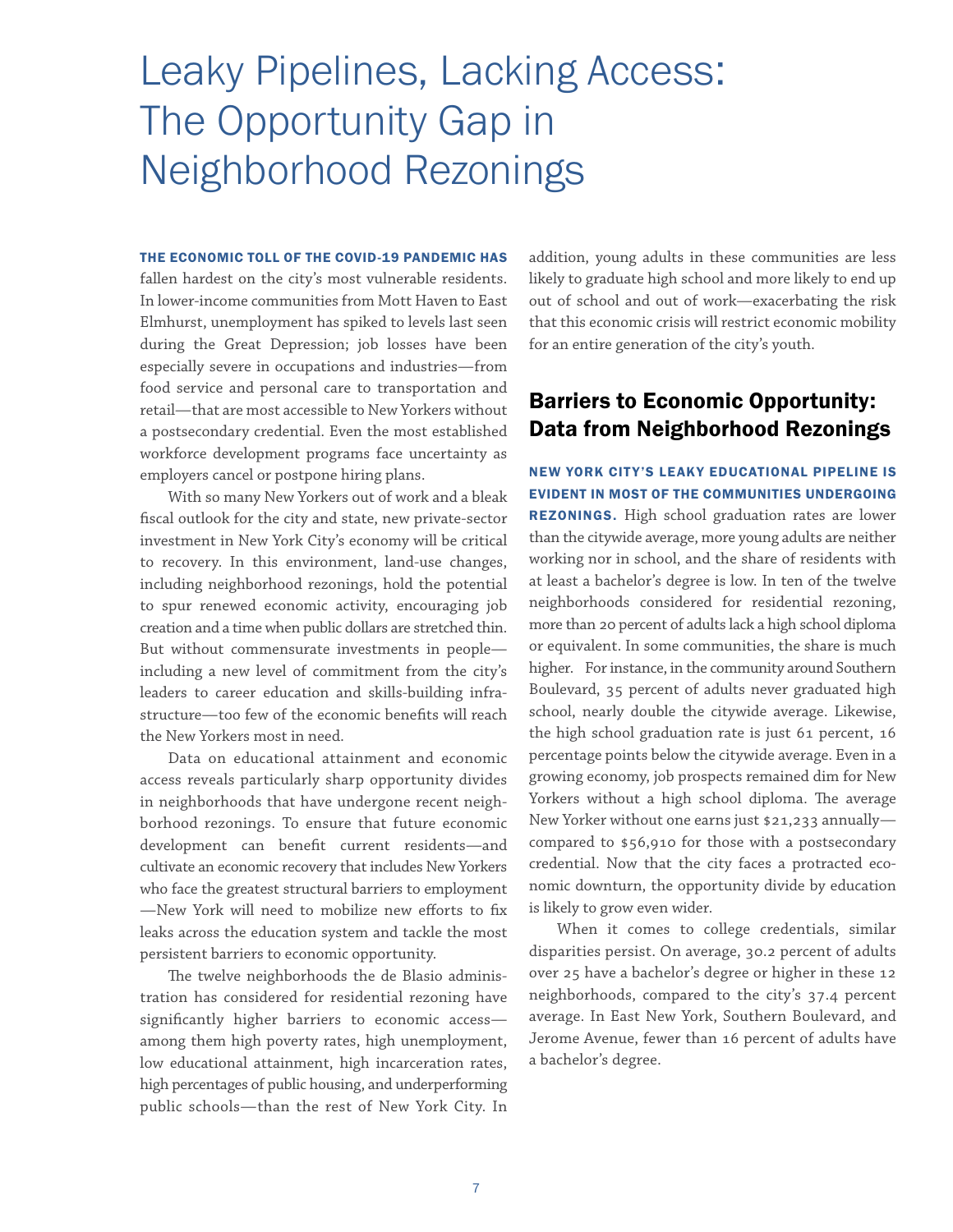#### New York City's Neighborhood Rezonings

| Neighborhood          | Borough         | <b>Rezoning Status</b>      | Oversight Agency |  |  |
|-----------------------|-----------------|-----------------------------|------------------|--|--|
| <b>Bay Street</b>     | Staten Island   | Approved June 2019          | <b>EDC</b>       |  |  |
| <b>Bushwick</b>       | <b>Brooklyn</b> | <b>Stalled</b>              | <b>DCP</b>       |  |  |
| Chinatown             | Manhattan       | In Process                  |                  |  |  |
| Downtown Far Rockaway | Queens          | Approved September 2017     | <b>EDC</b>       |  |  |
| East Harlem           | Manhattan       | Approved November 2017      | <b>DCP</b>       |  |  |
| <b>East New York</b>  | <b>Brooklyn</b> | Approved April 2016         | <b>DCP</b>       |  |  |
| <b>Flushing West</b>  | Queens          | Withdrawn                   | <b>DCP</b>       |  |  |
| Gowanus               | <b>Brooklyn</b> | In Process                  | <b>DCP</b>       |  |  |
| Inwood                | Manhattan       | <b>Approved August 2018</b> | <b>EDC</b>       |  |  |
| Jerome Avenue         | <b>Bronx</b>    | Approved March 2018         | <b>DCP</b>       |  |  |
| Long Island City      | Queens          | Anticipated                 |                  |  |  |
| Southern Boulevard    | <b>Bronx</b>    | Withdrawn February 2020     |                  |  |  |

### Economic Opportunity Indicators in New York City's Neighborhood Rezonings

Even Before the COVID-19 Crisis, Economic Barriers Were Pervasive

| <b>Neighborhood</b>                                                      | <b>Poverty rate</b><br>(population<br>for whom<br>poverty status<br>is determined) | <b>Unemployment</b><br>rate | <b>Share of</b><br>adults 25+<br>with high<br>school<br>credential | <b>Share of</b><br>adults 25+<br>with<br>bachelor's<br>degree | Share of<br>people with<br><b>limited English</b><br>proficiency | <b>Median</b><br>household<br><i>income</i> | <b>Incarceration</b><br>rate per 1000<br>adults 18+ | <b>Share of</b><br>people in<br><b>NYCHA</b><br>housing | Share of<br>residents<br>ages |
|--------------------------------------------------------------------------|------------------------------------------------------------------------------------|-----------------------------|--------------------------------------------------------------------|---------------------------------------------------------------|------------------------------------------------------------------|---------------------------------------------|-----------------------------------------------------|---------------------------------------------------------|-------------------------------|
| <b>BAY STREET</b>                                                        | 23.8%                                                                              | 6.3%                        | 80.1%                                                              | 29.8%                                                         | 22.2%                                                            | \$54,698                                    | 7.9                                                 | 8.2%                                                    | 17.8%                         |
| <b>BUSHWICK</b>                                                          | 27.8%                                                                              | 8.3%                        | 72.7%                                                              | 29.0%                                                         | 30.1%                                                            | \$47,446                                    | 7.2                                                 | 4.7%                                                    | 12.6%                         |
| <b>CHINATOWN</b>                                                         | 29.2%                                                                              | 6.7%                        | 67.1%                                                              | 33.4%                                                         | 35.9%                                                            | \$34,007                                    | 4.7                                                 | 25.0%                                                   | 11.6%                         |
| <b>DOWNTOWN FAR</b><br><b>ROCKAWAY</b>                                   | 19.8%                                                                              | 8.3%                        | 76.0%                                                              | 28.0%                                                         | 18.0%                                                            | \$50,214                                    | 7.1                                                 | 2.8%                                                    | 16%                           |
| <b>EAST HARLEM</b>                                                       | 33.4%                                                                              | 9.7%                        | 74.3%                                                              | 31.9%                                                         | 20.0%                                                            | \$33,756                                    | 11.4                                                | 26.4%                                                   | 13.8%                         |
| <b>EAST NEW YORK</b>                                                     | 27.2%                                                                              | 8.0%                        | 79.4%                                                              | 15.2%                                                         | 13.6%                                                            | \$38,763                                    | 12.8                                                | 10.0%                                                   | 21%                           |
| <b>FLUSHING WEST</b>                                                     | 24.5%                                                                              | 3.7%                        | 70.3%                                                              | 20.2%                                                         | 65.5%                                                            | \$37,514                                    | 1.9                                                 | 0.1%                                                    | 8.5%                          |
| <b>GOWANUS</b>                                                           | 9.7%                                                                               | 5.3%                        | 92.5%                                                              | 73.0%                                                         | 8.1%                                                             | \$122,002                                   | 2.3                                                 | 10.1%                                                   | 12%                           |
| <b>INWOOD</b>                                                            | 19.5%                                                                              | 8.4%                        | 73.6%                                                              | 31.0%                                                         | 38.3%                                                            | \$50,628                                    | 3.9                                                 | 4.3%                                                    | 15.4%                         |
| <b>JEROME AVENUE</b>                                                     | 38.4%                                                                              | 11.4%                       | 64.8%                                                              | 13.1%                                                         | 35.9%                                                            | \$27,874                                    | 10.9                                                | 1.9%                                                    | 21.2%                         |
| <b>LONG ISLAND</b><br><b>CITY</b>                                        | 14.9%                                                                              | 5.8%                        | 84.4%                                                              | 44.0%                                                         | 33.1%                                                            | \$64,821                                    | 3.5                                                 | 3.7%                                                    | 12.5%                         |
| <b>SOUTHERN</b><br><b>BOULEVARD</b>                                      | 37.0%                                                                              | 11.4%                       | 65.2%                                                              | 13.7%                                                         | 31.3%                                                            | \$25,835                                    | 13.0                                                | 6.8%                                                    | 20.8%                         |
| <b>AVERAGE</b><br><b>FOR REZONED</b><br><b>NEIGHBOR-</b><br><b>HOODS</b> | 27.0%                                                                              | 8.7%                        | 74.7%                                                              | 24.8%                                                         | 24.7%                                                            | \$42,656                                    | 9.0                                                 | 8.9%                                                    | 15.3%                         |
| <b>NEW YORK CITY</b><br><b>AVERAGE</b>                                   | 18.9%                                                                              | 6.9%                        | 81.1%                                                              | 37.4%                                                         | 23.1%                                                            | \$60,762                                    | 3.9                                                 | 4.7%                                                    | 14%                           |

Source: Center for an Urban Future analysis of data from ACS 2018 5-year data by Neighborhood Tabulation Area, via NYC Planning Population FactFinder; 2018-19 NYSED data; Incarceration Rate data accessed via Environment & Health Data Portal, which used the ACS 2011-2016; Public housing data accessed via the NYCHA Registered Business Dataset, which used the 2019 NYCHA Data Development Book; Out-of-school, out-of-work youth calculated via 2014-2018 ACS.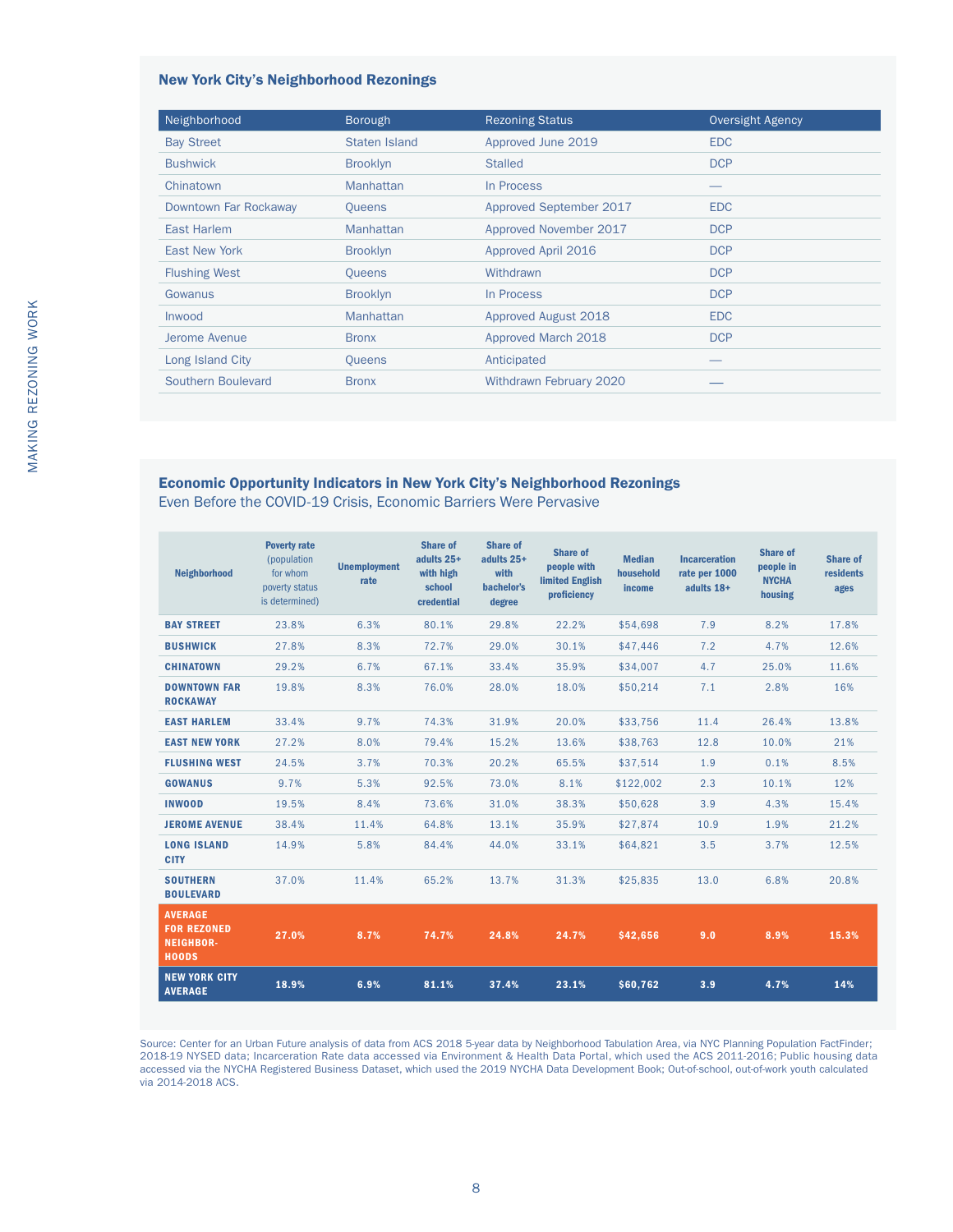## West Philadelphia Skills Initiative: Work with an area's largest employers to develop training programs tailored to their job openings.

The University City neighborhood in West Philadelphia is home to the University of Pennsylvania, the Children's Hospital of Philadelphia, and other world-class institutions in higher education and medicine. But the area is also home to a community facing some of the greatest barriers to economic access in all of Philadelphia. Nearly a third of residents live below the poverty level, and the unemployment rate is high. In 2011, the nonprofit University City District (UCD) founded the West Philadelphia Skills Initiative (WPSI) to connect residents of West Philadelphia to quality entry-level jobs with the area's large employers. "There's a ton of opportunity in University City, and there's a lot of poverty in the neighborhoods adjacent to this institutional core," says Alissa Weiss, formerly UCD's director of strategic initiatives and communications, describing the initiative's beginnings. "Why can't we build a bridge between people looking for work and institutions looking for talent?"

WPSI works with employers to identify an entry-level role with about 15 or more open positions for which they are planning to recruit and designs a tailored curriculum. The program has partnered with Allied Universal to do security officer training and Drexel to train medical assistants. Some employers, like the Children's Hospital, have become regular partners. In 2018, WPSI served about 150 people and had a 91 percent job placement rate.

"The University City District is an economic development and a workforce entity," says Ashley Putnam, director of the Economic Growth & Mobility Project at the Federal Reserve Bank of Philadelphia. "It's a trusted partner for the employer and for the workers, which is what's needed for good connectivity."

## **Essex Crossing: Raising the bar for workforce investments** in new development

On the Lower East Side, a 1.65-million-square-foot development known as Essex Crossing offers an encouraging example of a private developer making significant investments in a neighborhood. Lower East Side's Community Board 3 was adamant that it would only support development projects that included strong community benefits. In response, the NYC Economic Development Corporation (EDC) signed a Memorandum of Understanding (a good-faith agreement, though not legally binding) with the community board and LESEN, stating that LESEN candidates would be the first to be considered for all permanent jobs at Essex Crossing, and requiring the developer to make quarterly reports to a community board task force.

The city's Request for Proposals (RFP) for the site's development, issued in 2013, also laid out unusually specific expectations for the future developer regarding community benefits. In addition to good-faith efforts to comply with EDC's HireNYC program, the RFP required the developer to agree to hiring goals (hire 50 percent of workers from a target population, defined as people making under 200 percent of the poverty threshold), submit a plan explaining how it would meet those hiring goals and how it planned to collaborate with local workforce organizations, work with the city to provide skills training and education opportunities to workers, and have a staff member in charge of workforce development efforts and communication with EDC.

Throughout our research, sources brought up Essex Crossing as an example of how the city can link strong workforce investments to economic development. In some cases, the development group behind the project has gone beyond what the city asked for, says Katie Archer, the director of community relations at Essex Crossing. Though it wasn't a city requirement, Archer works with three partner organizations to find employees: Workforce1, LESEN, and Building Skills NY. For construction jobs at Essex Crossing, more than half of the workers placed through the designated hire program have come from LESEN, says Archer. LESEN candidates also get considered first for permanent jobs at Essex Crossing, with companies that include Trader Joe's, Target, and the Regal movie theater.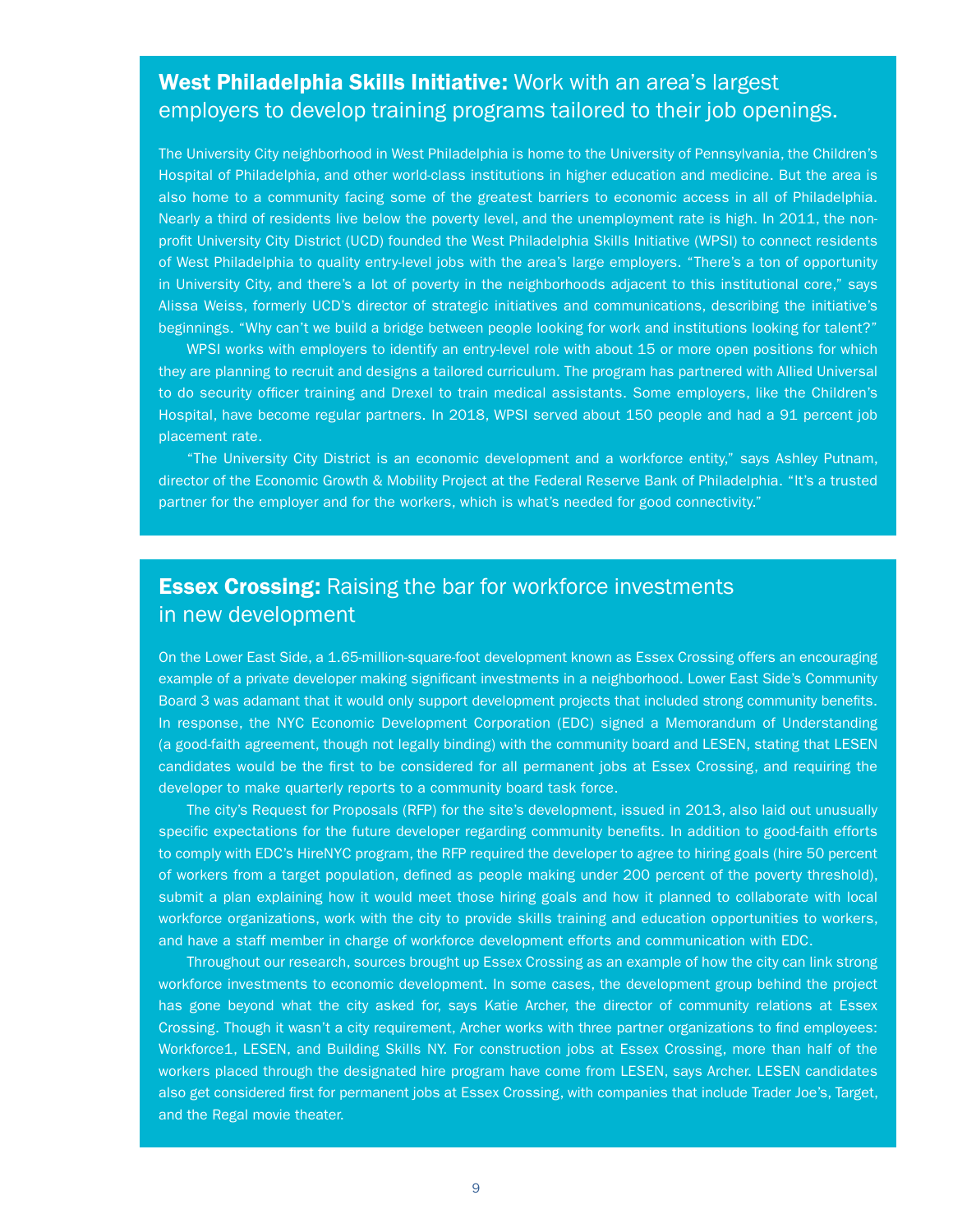#### THESE EDUCATIONAL DISPARITIES BEGIN IN CHILDHOOD.

While 56 percent of Manhattan third-through-eighth graders meet targets for English/language arts and math proficiency, in Bushwick, East Harlem, East New York, Jerome Avenue, and Southern Boulevard, proficiency levels remain below 40 percent. Without these crucial skills in their early education, students in these neighborhoods are unprepared for many college and career options. The neighborhoods that have been rezoned so far all have a significant percentage of out-of-school, out-of-work youth, defined as 16 to 24-year-olds who aren't in school or working. In East New York, roughly one in five young people were not in school or working as of 2019; in Bronx Community District 5, which contains much of the Jerome Avenue corridor, that figure was 21 percent; around Bay Street, it was nearly 18 percent, compared to the citywide average of 14 percent. (Although data from the period since the pandemic hit is not yet available, these rates have almost certainly spiked.)

LIMITED ENGLISH PROFICIENCY DISPROPORTIONATELY AFFECTS RESIDENTS OF COMMUNITIES UNDERGOING REZONINGS AND CAN FURTHER RESTRICT ACCESS TO QUALITY JOBS. More than 30 percent of residents in Bushwick, Chinatown, Flushing West, Jerome Avenue, Inwood, Long Island City, and Southern Boulevard report speaking English less than very well, compared to a citywide average of 23 percent. Limited English proficiency tends to confine people to their own neighborhoods—which is a challenge when it comes to looking for work. Knowing English "allows you to get out of your own neighborhood," says Stephanie Lau, assistant executive director of the Chinatown Manpower Project, which provides a range of job training, literacy, and entrepreneurship services. In particular, Lau cites a pressing need for bridge programs that teach ESOL in the context of other job-specific skills, and can help local residents access job opportunities in other communities.

ALMOST EVERY NEIGHBORHOOD THAT HAS BEEN CONSIDERED FOR RESIDENTIAL REZONING HAS A HIGHER INCARCERATION RATE THAN THE CITY AVER-AGE. In the six neighborhoods that have been approved for rezoning, an average of 9 in 1,000 adults has been incarcerated, compared to the city's overall incarceration rate of 3.9. In an economic downturn, says Chrtistopher Watler of CEO, formerly incarcerated people face even steeper barriers to employment. "The participants we serve generally are people with limited education, limited work experience, limited skills so really at the bottom of the pool of people who are looking for work," says Christopher Watler of CEO.

## Chicago's North Lawndale Employment Network: Tackling the steepest barriers to employment

Since 1999, the North Lawndale Employment Network (NLEN) has helped residents of Chicago's North Lawndale neighborhood—particularly those with a criminal record and other significant barriers to employment—develop basic job readiness skills, find living-wage jobs, and connect with supportive services.

North Lawndale has significant economic challenges—a high poverty rate, high unemployment, and a large formerly incarcerated population, in addition to issues including gun violence and drug trafficking. When Brenda Palms-Barber was brought on as NLEN's first executive director, a position she still holds today, her mission was to understand why North Lawndale's unemployment rate was so much higher than in the rest of the city. In the following months, she became convinced that many of the neighborhood's economic barriers could be traced to the criminal justice system and the effects of mass incarceration.

"Our first step was to help residents of this community develop basic work skills, especially those who have a criminal record," says Palms-Barber. NLEN launched U-Turn Permitted, a month-long job readiness program for people with one or more felony convictions. With funding from the city and state, NLEN built a network of job training programs, financial counseling and credit-building services, income supports, and other resources. NLEN's model relies heavily on bridge programs, which provide extra support for people who need it before beginning a traditional job training program. "They're fundamental," says Palms-Barber. "We would not have a program—we could not give people jobs—if we did not have a bridge program."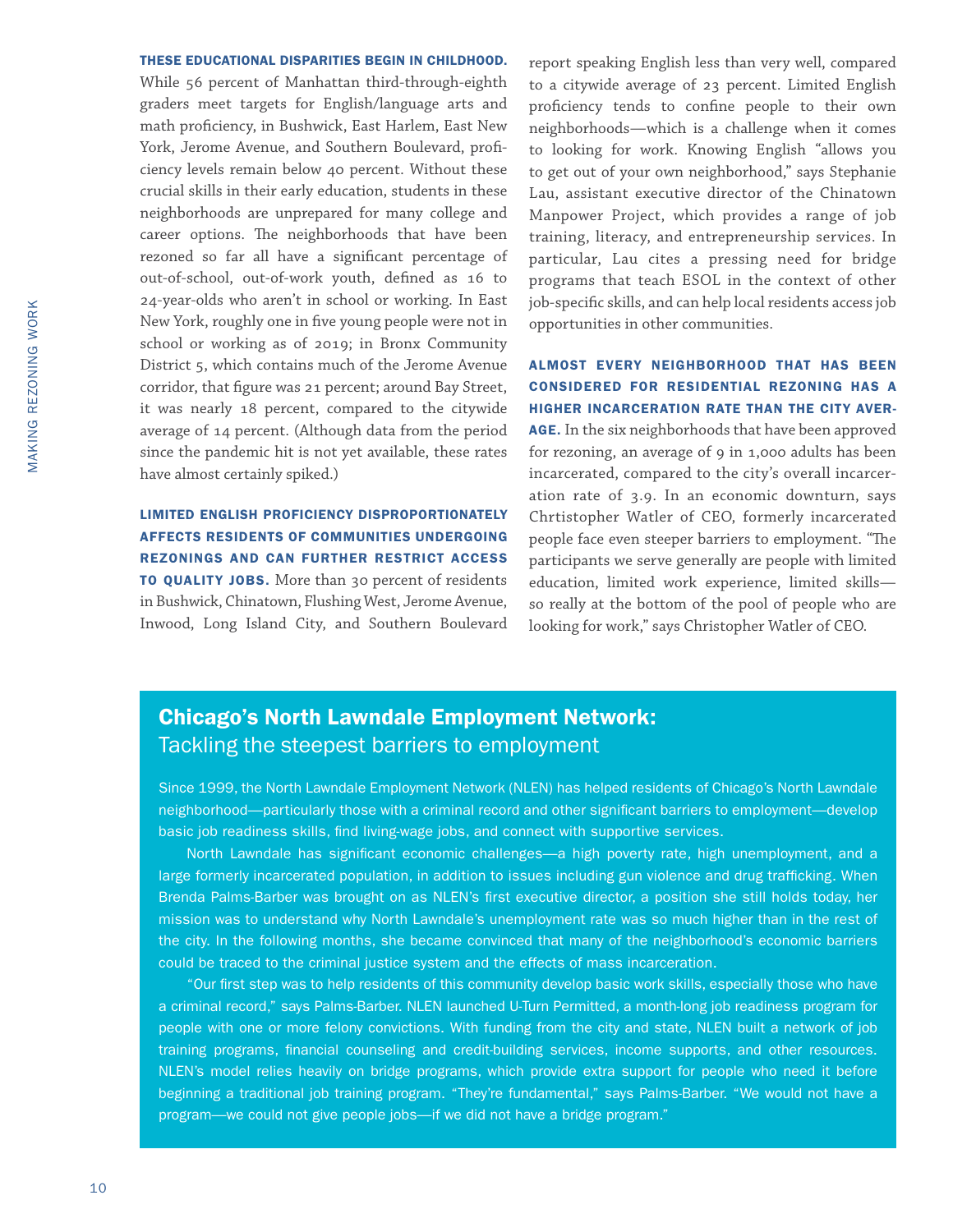# Rezonings to Date: Significant Employment Barriers but Minimal Workforce Investments

#### DESPITE THE SIGNIFICANT BARRIERS TO ECONOMIC

access in the neighborhoods where rezoning has happened or is under consideration, this report finds that New York City has made few investments in workforce development as part of recent rezonings. In each case, the long-term challenge of expanding access to employment opportunities through investments in place-based skills-building and job training infrastructure has been overshadowed by other concerns, from housing protections to concessions for community spaces. To ensure that zoning changes function to boost equitable access to job opportunities for local residents in addition to spurring affordable housing construction, this will need to change.

"What has been lacking in most of these rezonings is a big workforce or economic development push that is commensurate with certificate of no harassment, or right to counsel," says Chris Walters, land use policy coordinator at the Association for Neighborhood and Housing Development (ANHD), referring to housing protections that neighborhood groups have campaigned for successfully. "You have neighborhoods saying, 'Don't rezone until these measures are put in place.'"

In our research interviews with community groups and local stakeholders, as well as other organizations familiar with the rezoning approval process, it became clear that many view workforce development as a missing component in rezoning discussions. Seny Taveras, executive director of CUNY in the Heights, a continuing education initiative focused on northern Manhattan, recalls that dynamic during meetings of the Northern Manhattan Agenda, a coalition of local groups in Washington Heights and Inwood launched by Council Member Ydanis Rodriguez to organize around the neighborhood's proposed rezoning. "Though I argued a lot for professional development and workforce development, the discussion was minimal," she says. "People feel like the priority is having a home."

With multiple issues and concerns competing for attention and relatively few high-profile champions,

investments in education, skills training, and job placement have typically failed to gain much traction. In East New York, the first rezoning undertaken by the de Blasio administration, the city's one concrete workforce commitment was creating a new Workforce1 Career Center. But experts say that this investment alone is inadequate to help narrow the opportunity divide in the city's underresourced communities.

The Department of Small Business Services describes Workforce1 as a service that "prepares and connects qualified candidates to job opportunities." While these centers help New Yorkers create resumes and apply to jobs, they are limited in their ability to help prepare large numbers of residents with significant barriers to employment to gain job readiness and train for in-demand careers—without commensurate investments in career training organizations and skills-building initiatives that can help expand the pool of "qualified" candidates in the first place.

Larry Rothchild, director of workforce development at St. Nicks Alliance, used to run a Workforce1 Center, but he doubts their effectiveness as the primary vehicle for workforce investment in neighborhoods undergoing rezoning. "I think the real need is local training and local placement," says Rothchild. "The Centers are more for people who are completely job-ready when they walk in. There's no follow-up when the project ends it's really not career-focused in that way."

The list of commitments made in recent rezonings also includes language requiring that respondents to city RFPs demonstrate a plan for outreach to local residents for construction jobs, but community-based organizations say that these provisions are nearly impossible to enforce. "There's no meat on the bones or accountability mechanism," says Michelle Neugebauer of Cypress Hills LDC. "Your plan for local hire can be really loose, and I don't think there's a mechanism in place to hold development teams accountable for those commitments."

In some recent rezonings, a push for workforce investments has played a slightly larger role. For instance,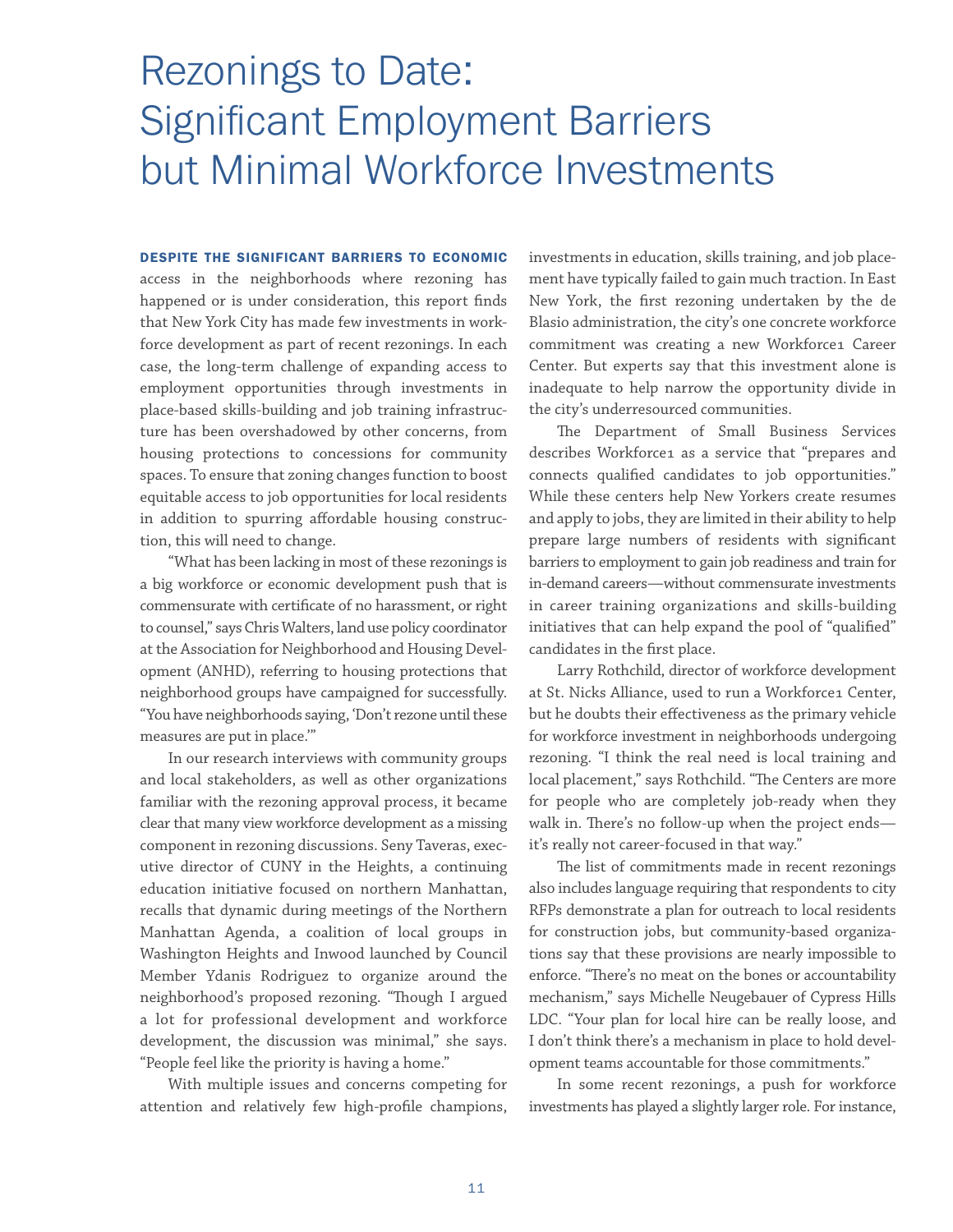in East Harlem, a strong network of local organizations published its own community plan that informed the city's rezoning. Dubbed the East Harlem Neighborhood Plan, the community plan argued for numerous investments alongside the rezoning and included a section on workforce and economic development. The city took up one of the requests, committing to build a new satellite Workforce1 Career Center in the neighborhood.

The Jerome Avenue rezoning represents the city's most concentrated effort to invest in workforce development alongside land use changes—in part because the rezoning is expected to catalyze real estate development that would directly affect local industry. The existing corridor of auto shops along Jerome Avenue is likely to close or relocate when the avenue opens to residential development. The auto mechanics who work along the corridor are some of the highest-earning residents in their low-income community, and many could be left without jobs. The Jerome Plan included some provisions for auto workers, though local leaders and advocates say their effectiveness is limited by a slow rollout. However, the city has made more comprehensive workforce investments there than in other rezonings,

including supporting the creation of a local network of workforce providers the Jerome Avenue Revitilization Collaborative (JARC), a partnership of JobsFirstNYC, and allocating \$632,250 to create an Autoworkers Workforce Training Program and to hire a full-time program manager.

Besides Workforce1 Centers, the most consistent workforce investment tied to current rezoning proposals is for local hiring in the construction jobs that new development will create. But getting local residents into construction jobs is complex, in part because legal concerns about mandating local hiring make these efforts all but unenforceable. As a result, the city's language around local hiring is largely aspirational and has offered few tangible commitments as part of rezoning plans. (A 2020 agreement between the de Blasio administration and the building trades unions sets goals for boosting hiring from lower-income communities for work on city-owned buildings and could be expanded and replicated.)

For example, the most common workforce commitment around local hiring—present in five of six rezonings so far—promises to "expand local hiring incentives

## **Boston's Neighborhood Jobs Trust: Using linkage fees** to fund worker training

Since 1987, Boston has required developers of commercial projects larger than 100,000 square feet to pay linkage fees that go towards job training and other services for low-to-moderate-income Boston residents. For every square foot, the developer contributes \$1.78 to the Office of Workforce Development's Neighborhood Jobs Trust (NJT). Developers can choose to make a general contribution to the fund or request that their contribution go towards training workers for permanent jobs at their own site.

NJT supports programs that connect neighborhood residents who have multiple barriers to employment to living-wage jobs. Most participants in NJT-funded programs have no more than a high school diploma or GED, and most live in areas with high unemployment. The fund makes grants to training programs in a range of industries, including finance, nursing, and hospitality. It also funds adult education, English language learning, and training programs with a financial education component. In 2016-2017, NJT gave \$2.2 million to education and job training programs that served nearly 2,400 Boston residents, including \$1.2 million in grants to community-based organizations providing job training, enabling them to serve 270 people. (Of those 270, 84 percent graduated from their programs, and 70 percent (189 participants) secured jobs afterward.) The remainder of the funding went to special projects: English learning programs, including one specifically for residents of Boston Housing Authority buildings; Individual Training Accounts; and Boston's Tuition-Free Community College Plan, among other initiatives.

Boston's linkage fees offer a way to concretely tie economic development to workforce development while generating much-needed revenue. For instance, Boston's Millennium Tower, a 60-story glass skyscraper with luxury apartments that began construction in 2013, contributed almost \$400,000 to NJT.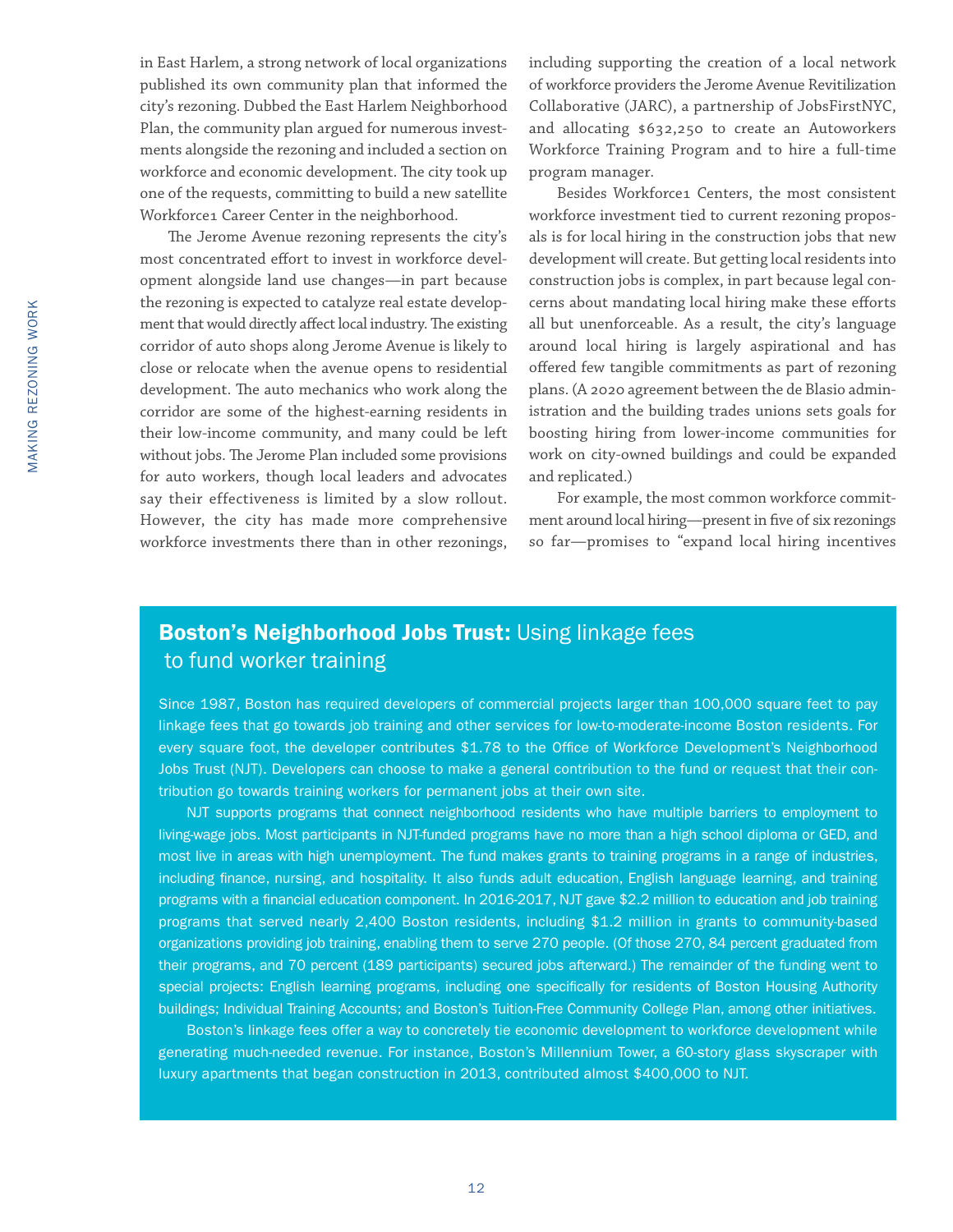in HPD-financed developments." But this commitment functions as a suggestion rather than an enforceable mechanism, according to several housing and workforce experts consulted for this report. But even if the city cannot mandate local hiring by law, local leaders say that the city can do more to set benchmarks around outreach measures and ensure follow-up with construction companies, developers, and training providers. Only in Downtown Far Rockaway is the requirement slightly more specific: to "implement a targeted hiring outreach plan."

Neugebauer hasn't come away from the East New York rezoning with confidence in the city's followthrough on local hiring goals. "I can just tell you from experience that we won a city RFP, and we put together a local hire plan, but no one has ever asked us about it, and we're getting ready to close on our project," she says.

Ensuring that city agencies meet their commitments will require a new level of advocacy from local elected officials coupled with transparent oversight from the Mayor's Office.

In addition to a narrow focus on linking people to jobs in the building trades, workforce-related commitments tend to lack clear accountability mechanisms, such as funding amounts or timelines for rollout.

In the Inwood rezoning, which included a greater focus on workforce development than most other recent rezonings, eleven of the fourteen workforcerelated commitments state that "no new funding is required." This includes all commitments involving career training and adult education. "Where they say 'no new funding required,' that's absurd,'" says Greg Bangser, deputy executive director and COO of the Inwood-based Northern Manhattan Improvement

## **The LESEN model:** Establish a network of local nonprofits well in advance of large-scale development

The Lower East Side Employment Network, a JobsFirstNYC partnership, has a straightforward approach: Local organizations work as a team to link people to jobs with employers in the neighborhood. Combined, the organizations that make up LESEN serve more than 10,000 people and engage with 300 businesses every year. LESEN connects about 170 people to jobs annually, with residents of the Lower East Side making up roughly half of the job candidates.

David Garza, president and CEO of Henry Street Settlement and LESEN's founder, sees the network as a response to a changing Lower East Side. "Everybody knew large-scale economic development was coming," he says. "On the Lower East Side, we had enough lead time to put in place certain things—trust, communication, infrastructure, some political positioning—to help local residents benefit."

Lead time is crucial for a successful network, say Garza and Gaspar Caro, LESEN's partnership director. To be effective, a local workforce network should be developed before large-scale development arrives—at least two or three years prior, suggests Garza. LESEN had almost five years before major development projects came to the neighborhood. "We had the time, the space, the runway to really develop our collaboration before major projects came into the neighborhood," says Caro.

Garza and Caro believe every neighborhood could use a network of local organizations that focuses on workforce—not a duplicate of LESEN, but a network that can respond to that community's particular issues. "Each neighborhood should probably be having a conversation about developing an employment network, but the details of what they would look like would be very different. There's no plug and play template," says Caro. Still, in every neighborhood, a workforce network can address the lack of coordination among workforce organizations, give employers a single source to turn to when hiring, and connect people to training and job opportunities while providing wraparound supports.

A small number of other neighborhoods have started to develop LESEN-like networks (JobsFirstNYC, a partner in this report, is helping several neighborhoods establish these networks). Jerome Avenue Revitalization Collaborative (JARC)responds to workforce issues related to the Jerome Avenue rezoning, while YES Bed-Stuy in Bedford-Stuyvesant and Youth WINS on Staten Island are organizing apart from any rezoning proposals.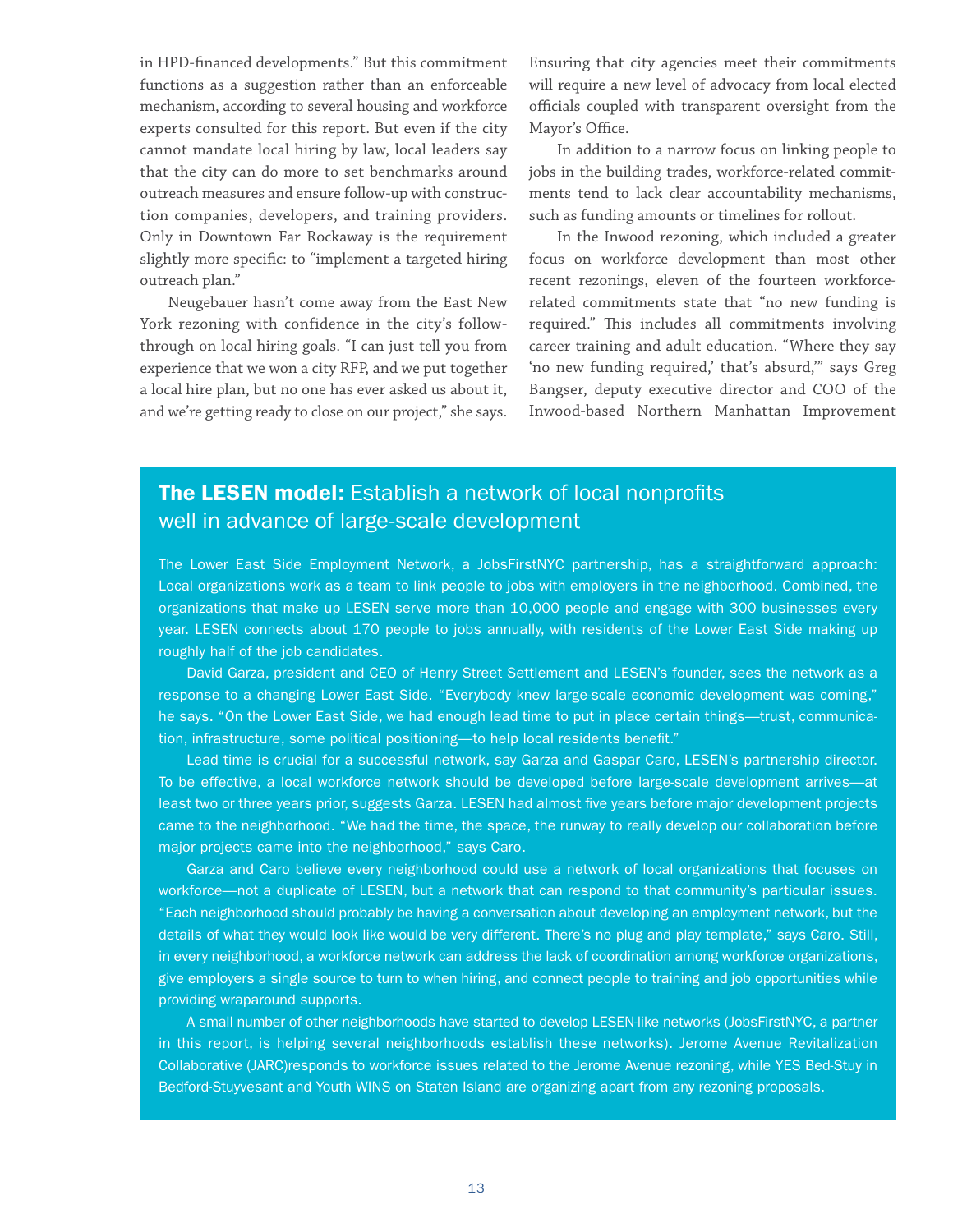Corporation. "Effective training and adult education programs require significant funding."

Often these programmatic commitments reflect city agencies' preexisting programs, and outcomes are not measured as part of the city's commitments tracker, making an independent assessment of their effectiveness nearly impossible. In the Rockaways, for instance, the commitment to "promote local hiring and job opportunities for area residents" is followed by a description of the existing Workforce1 Center. Similarly, in the Inwood commitments, "Increase access to employment opportunities for local residents" is followed by a description of the city's Workforce1 Centers, a description of the city's Industry Partnerships, and a statement that SBS will prioritize Inwood residents for Workforce1 services. The timeline is listed as ongoing, with no new funding required—indicating that these commitments would have happened regardless of whether a rezoning occurred.

At the same time, the focus on the construction and building maintenance jobs which are a direct result of the rezoning may obscure a broader issue: Workforce investments need not be limited to connecting people to jobs in their neighborhoods that are created as a direct result of the rezoning—especially since those jobs are often temporary and limited in number. As New York embarks on the long road to economic recovery, new investment will be needed to help residents in communities that have been disproportionately harmed by the pandemic to access the jobs that are poised to rebound in sectors like tech, healthcare, and green infrastructure. With the right training and support, residents of neighborhoods undergoing rezonings the majority of whom do not have a four-year degree could gain access to those jobs.

To seize this opportunity, according to local leaders interviewed for this report, New York will need a clear process for identifying and integrating these crucial investments at the onset of rezoning planning. But to date, the process has been highly fragmented, with multiple layers of nonbinding review and varying levels of community input taking place before ULURP kicks off and the City Council holds a final vote. The lack of structure around the design and integration of these commitments and concessions means that rezoning discussions typically stretch on for years, even as investments in workforce development and skills-building initiatives fail to materialize.

## East New York: A Backseat for Workforce Investments

In April 2016, East New York was approved as the de Blasio administration's first neighborhood rezoning, following a lengthy community engagement process. In response to news that East New York would be the first de Blasio-era rezoning, neighborhood groups came together to advocate for community benefits. They called themselves the Coalition for Community Advancement and—with support from the technical assistance collaborative that includes ANHD and the Pratt Center for Community Development—released a community plan.4 The coalition's plan was centered on housing issues, but it also requested protections for the local manufacturing industry, a Workforce1 Center, local hiring on development projects, training to prepare residents for career paths in construction, and programs to help young adults enter the building trades.

Over the course of several months, the city met with the coalition to share information about the upcoming rezoning, discuss community needs, and negotiate over the final list of commitments the city would make to East New York if the rezoning was approved. Michelle Neugebauer of Cypress Hills LDC, a member of the coalition's steering committee, recalls the coalition being hopeful. But that feeling dampened as talks went on, and the group narrowed its focus to advocating for the most immediate need: housing protections.

Ana Aguirre, the executive director of United Community Centers and another member of the coalition's steering committee, agrees that workforce issues received relatively little focus. "Workforce was not really a conversation," she says. "They just mentioned that jobs will be available."

Aguirre lists a number of investments that would have been useful to neighborhood residents, particularly investments in high school equivalency programs and ESOL. Construction training programs and programs that allow people to earn credentials in healthcare and early childcare could have prepared local people to work for the businesses that might move in as buildings went up and families moved into the neighborhood. Neugebauer saw opportunities for training programs in transportation, manufacturing, and construction: "These are big sectors in East New York that have great living-wage jobs, but we need investments in training to get more people into the jobs."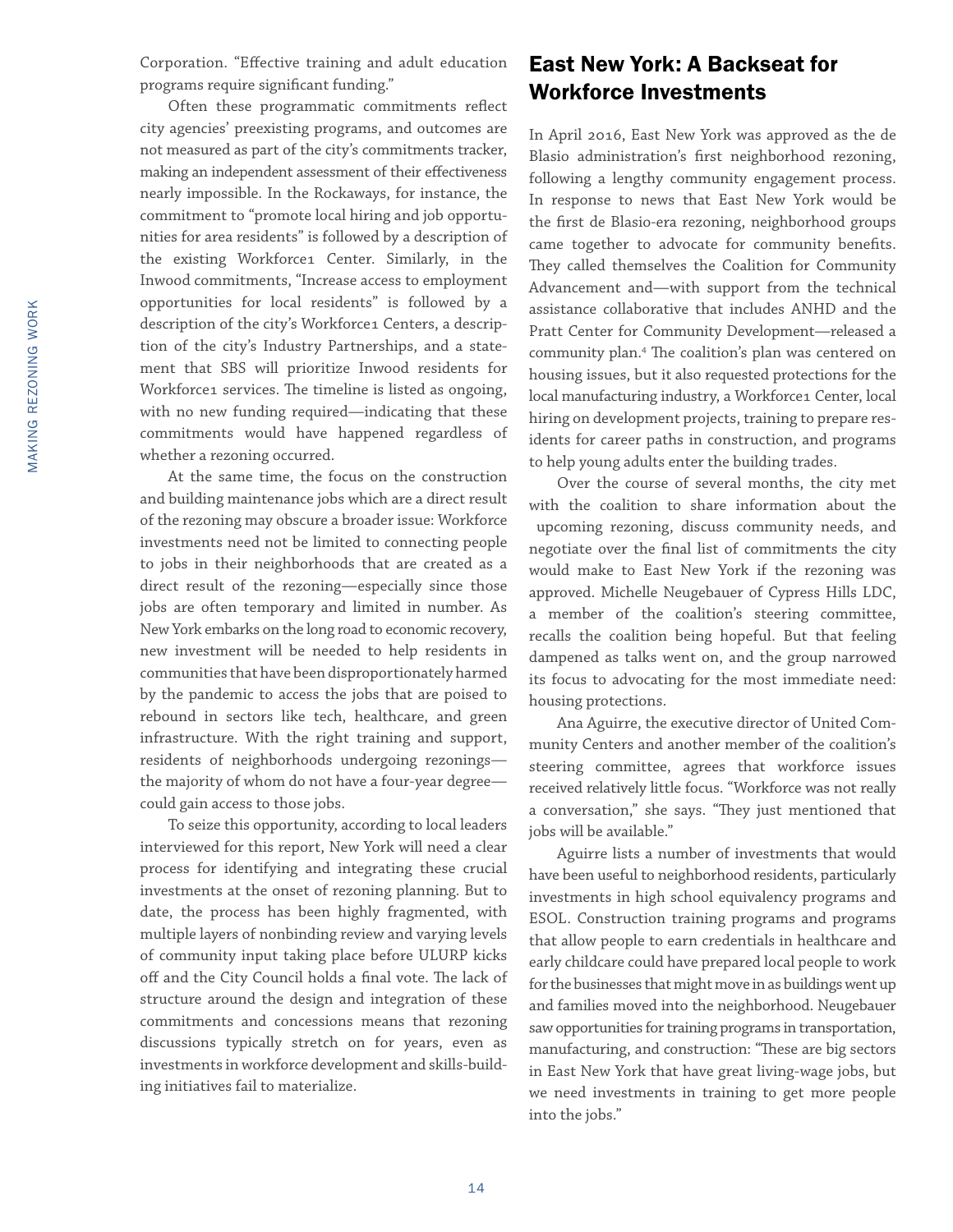The city made two workforce-related commitments in its final East New York Neighborhood Plan: building a Workforce1 Career Center and requiring that respondents to city RFPs "demonstrate a plan for outreach" for local hiring. But reactions have been mixed. Aguirre was initially in favor of a Center in the neighborhood but is disappointed by how it functions in practice. "The Workforce1, though well-intentioned, is not doing what we were expecting," she says. She had hoped the Center would offer comprehensive support and training for people looking for jobs, but the Workforce1 system lacks follow-up after the initial job match, and the Center provides little training beyond resume workshops and interview preparation. Looking back, says Neugebauer, "The real problem is there was no plan on workforce development. I think the expectation was that HireNYC and the Workforce1 Center would be enough."

## Jerome Avenue: Stronger Workforce Focus, but Limitations Persist

Of the five de Blasio-era rezonings so far, Jerome Avenue has seen the greatest focus on workforce development. Unlike in the other rezonings, workforce concerns were part of the discussion around Jerome Avenue from the beginning. The corridor was lined with auto shops, which were expected to experience closures or relocations once zoning changes allowed residential development. A network of community groups—the Bronx Coalition for a Community Vision, led by Community Action for Safe Apartments (CASA)—mobilized in response to the rezoning and made the displacement of auto workers a primary focus. The coalition pushed for protections for auto workers alongside housing protections and campaigned for the preservation of portions of the manufacturing land where auto shops were located.

"Auto workers are some of the highest-income people in this area. They live here, they shop here—that makes a huge impact," says CASA's director, Sheila Garcia, who led the coalition.

To its credit, the city recognized workforce issues as a serious concern. DCP, SBS, and the Office of Workforce Development led discussions with community groups, mapped neighborhood resources, and incorporated workforce commitments into the Jerome Plan. Among those commitments was the creation of a new Jerome Program Manager position to oversee economic and workforce development efforts as the rezoning unfolded.

The city's strongest commitment was to support the creation of the Jerome Avenue Revitilization Collaborative (JARC), a network of local workforce organizations similar to the Lower East Side's LESEN model. After a process of asset mapping to identify services and gaps in the Jerome area, the city brought in JobsFirstNYC—a partner on this report—to lead the creation of the JARC. "The big win was the employment network," says Ashley Putnam, who helped lead the city's involvement in creating the JARC. A network allowed the city to mobilize resources already in the neighborhood and gave community groups a platform to identify and advocate for their own needs.

The Jerome Plan included a commitment to fund retraining and relocation for auto workers—but the investments may be too little, too late, according to some community advocates. The investments may also be impractical for many of the workers they were meant to serve. Sheila Garcia of CASA doubts that any retraining effort could counter the negative effects of the rezoning on auto workers: "You're displacing a whole bunch of workers that are probably never going to get paid at that rate again," she says. "What training could you provide for a worker that's making about \$47,000 a year, who doesn't have a high school diploma?"

Several investments have been slow to roll out. Jerome's new program manager was hired more than eight months after the rezoning was approved. And even as businesses along Jerome Avenue experience displacement pressure, retraining for auto workers has yet to be developed. "When these rezonings happen, the real estate developers are in as early as possible," says Kenneth Adams, former dean of workforce and economic development at Bronx Community College and current Laguardia Community College president. "That's just the market response. We should be doing investment in skills training before rezoning is even passed. Otherwise, the ship will have sailed for many people."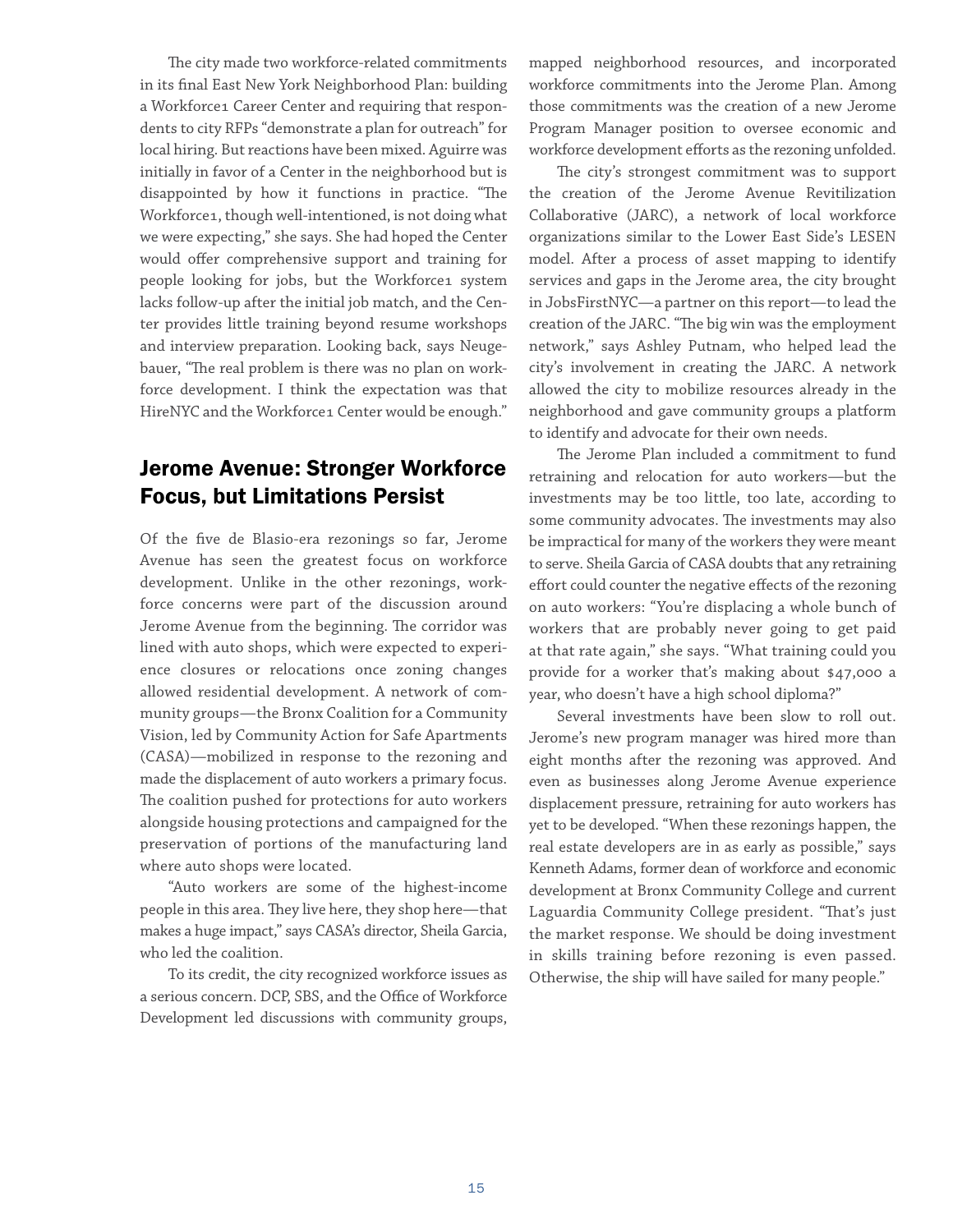# Challenges and Opportunities to Integrate Workforce Investments into Neighborhood Rezonings

#### REZONING COULD BE A CATALYST FOR SUBSTANTIAL

new investment in workforce development infrastructure in the communities with the greatest need. A community-driven process to secure commitments from both city government and private developers has the potential to greatly expand and improve the design, funding, and implementation of cutting-edge approaches to workforce development. But to realize this opportunity, the next mayor, local elected officials, planning agencies, and community-based organizations will need to work together to address several challenges.

## To be effective, workforce investments should begin long before a rezoning is approved.

New York City has among the lengthiest land-use review processes in the nation, with months spent in the formal ULURP process and years in discussion. This system all but ensures that new investment in workforce development—obtained through rezoning commitments—happens too late in the process to be most effective. Making local workforce investments before a major influx of development is important "so that people are earning the incomes and are ready for a higher-cost market," says Neugebauer of Cypress Hills LDC. "Currently, [workforce] investments are not aligned with what really happens after a big rezoning."

As of June 2020, the city was yet to spend any of the money dedicated to retraining auto workers along Jerome Avenue, where auto shops have been closing since the rezoning was approved in 2018. Contacted in the months before the pandemic, local workforce organizations were still unsure what the training would look like, who would provide it, or how auto workers could sign up, and when they could expect to have more information.

Investments earlier in the process could make promising initiatives more effective. For instance, a dedicated program manager for Jerome Avenue was hired to provide a central contact point for jobseekers, businesses, and construction projects. But it took eight months to hire the position after the rezoning was approved—nearly a year and a half after ULURP began.

## Even neighborhoods with strong workforce organizations need support to facilitate resource mapping and collaboration.

For neighborhood-level workforce development investment to be effective, investment should foster connections among the programs and organizations already on the ground in a community. But experts say that a lack of awareness about the programs, providers, and services already present in a community—coupled with funding that rarely incentivizes collaboration—makes it difficult to leverage new investments to foster local networks and to identify when to bring in outside resources.

The lack of collaboration stems partly from the city's approach to workforce funding, which typically places organizations in competition. Funding is tied to specific outcomes, like job placement or retention, but a single outcome cannot be counted twice—so if two organizations work together to support an individual and that individual gets a job only the organization directly responsible for that placement will be reimbursed. "These organizations, although they're in the same spatial area and potentially serving the same people, are often not working together," says Ashley Putnam, former economic development advisor at the Mayor's Office of Workforce Development. "Or if they are, it is transactional, not collaborative."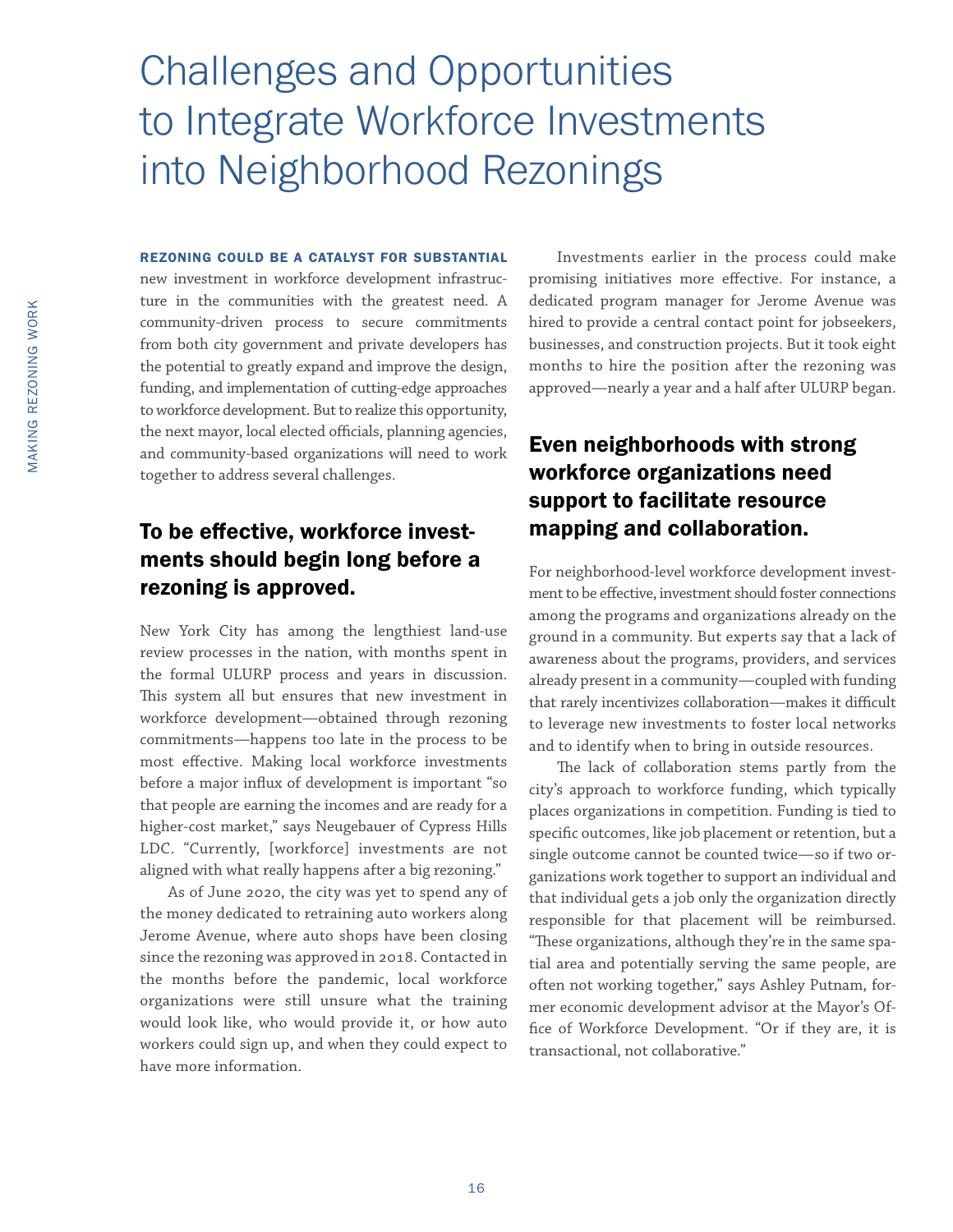We really need to see the bridge programs come to life. A lot of our clients are at the cusp—maybe they need one cycle of ESL, and then they could go into vocational training and really be successful in that."

STEPHANIE LAU, ASSISTANT EXECUTIVE DIRECTOR OF THE CHINATOWN MANPOWER PROJECT

To improve the effectiveness of local workforce investment, new RFPs could foster collaboration between workforce organizations in neighborhoods being rezoned by offering financial incentives to groups that work together, according to several workforce development experts interviewed for this report. This approach can avoid duplicating services, create links between adult education and bridge programs into more intensive job training, and encourage community-based organizations to expand referral networks by benefiting financially from shared success.

To implement this network-based approach, New York can learn from and replicate a number of placebased workforce development initiatives in communities across the city. This includes a small number of successful community-based networks such as LESEN and the Young Adult Sectoral Employment Project (YASEP)— JobsFirstNYC projects—as well as campus-based initiatives at the Southwest Brooklyn IDC, Industry City, and the Brooklyn Navy Yard.

## Investments in bridge programs, adult basic education, and supportive services can expand access to job training programs that deliver the best outcomes.

Designed for people who need extra support before transitioning to a career-focused training program or further education, bridge programs provide a crucial onramp to training for New Yorkers who need a boost of math, literacy, English language, or soft skills. For New Yorkers with significant barriers to employment including immigrants with limited English proficiency, people without a high school diploma, and people with as low as seventh-grade reading levels—bridge programs can make effective workforce training accessible. In our interviews with workforce experts, the need for bridge programs came up more than any other training model. "Bridge programs have been proven to be highly effective. It's a best practice model," says Sunil Gupta of LaGuardia Community College.

To date, New York has not funded bridge programs as the best practice they are, despite the near-consensus among workforce development experts. According to the most recent progress report on New York City's Career Pathways initiative, the city has only invested \$6.4 million into bridge strategies—only about 10 percent of the \$60 million annual investment Career Pathways commits the city to fund by 2020.

Bridge programs work by addressing all the barriers that could keep a person from succeeding in a job, degree program, or training program, which requires a combination of educational and social service support. A candidate for a bridge program may lack sufficient math skills for a tech training program because she never graduated high school, but she also might be a single parent who can't make regularly scheduled classes because she has difficulty accessing childcare. A high-quality bridge program would identify and address both of those barriers. The most successful bridge programs often take place either outside regular working hours or include a stipend so that individuals who can't sacrifice a source of income while completing a training program can still participate.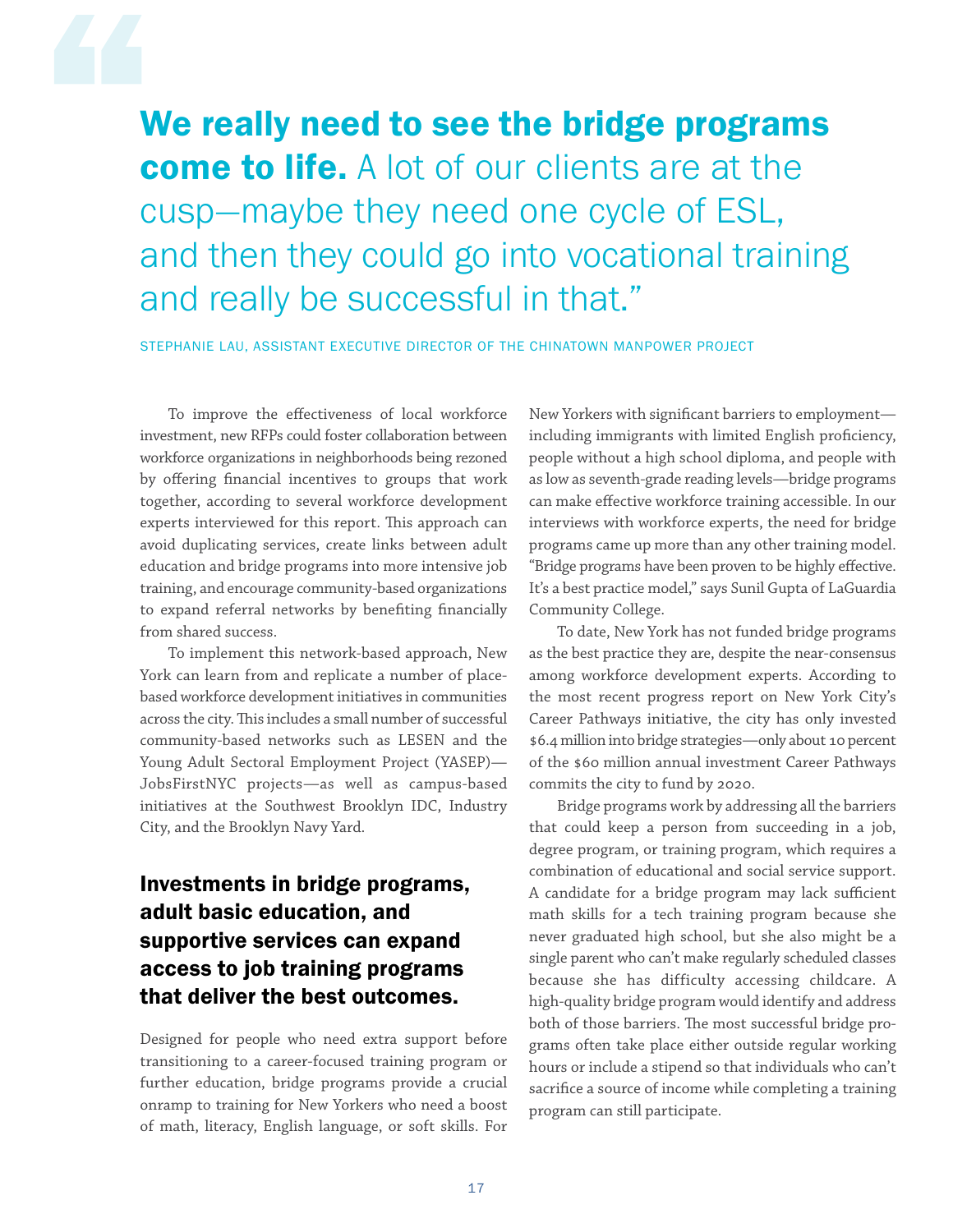For Stephanie Lau, assistant executive director of the Chinatown Manpower Project (Chinatown is another neighborhood that has been discussed as a candidate for rezoning), these programs are a proven, powerful model that could help her clients and other vulnerable New Yorkers. "We really need to see the bridge programs come to life," she says. "A lot of our clients are at the cusp—maybe they need one cycle of ESL, and then they could go into vocational training and really be successful in that. But for a while now, the current landscape has not been focused on bridge programming."

Many neighborhoods lack sufficient capacity among local workforce development organizations to meet growing demand—even with new investment.

Even if the city builds workforce investments into the rezoning process much earlier, many neighborhoods are not prepared to implement them. For instance, many communities lack strong, local workforce development organizations, and those that exist may lack the capacity to scale up their services quickly.

Inwood, the fifth neighborhood to be rezoned, is one such example. "There's definitely a dearth of providers in this area," says Sara Chapman, director of education and career services at Northern Manhattan Improvement Corporation (NMIC), a nonprofit provider of social

## Colorado Springs Workforce Asset Map (WAM!): Create a publicly available map of workforce resources

Asset mapping addresses a basic but daunting problem: Workforce providers—not to mention residents—often lack a clear sense of the resources in their neighborhoods. "Providers don't know what's in a community to collaborate around, and the residents don't have the information or the access to understand what employment and training resources are available to help them," says Sharon Sewell-Fairman, executive director of the Workforce Professionals Training Institute (WPTI). WPTI worked with the JARC to go through a basic asset mapping process, which included community surveys and resulted in a map of the types of services available along the Jerome Avenue corridor. That map was not made public or kept updated—but an early-stage project in Colorado Springs is showing how asset mapping can translate to an online tool for both providers and jobseekers.

Tatiana Bailey, director of the Colorado Springs Economic Forum, pitched the idea for an asset map at a workforce panel a few years ago. "There are good organizations doing good work out there—that's not the issue," says Bailey. "The issue is that a lot of them overlap, and a lot of people don't know about those resources." She suggested a website that listed all of Colorado Springs's workforce resources in one place and had a simple interactive format that allowed users to connect with the resources they needed. With the support of the region's major workforce organizations, she secured city funding and created the Colorado Springs Workforce Asset Map (WAM!).<sup>5</sup>

As a result of collaborating to put together the asset map, local workforce organizations are working together more. High school counselors can refer students to the website and use a career exploration curriculum available on the site—which is especially valuable in underfunded school districts where counselors have overwhelming caseloads. "Counselors have been some of the most vociferous [supporters] for us," says Bailey. "Saying, 'This workforce asset map is gold because we can't sit down with these kids and give them the amount of time we would like."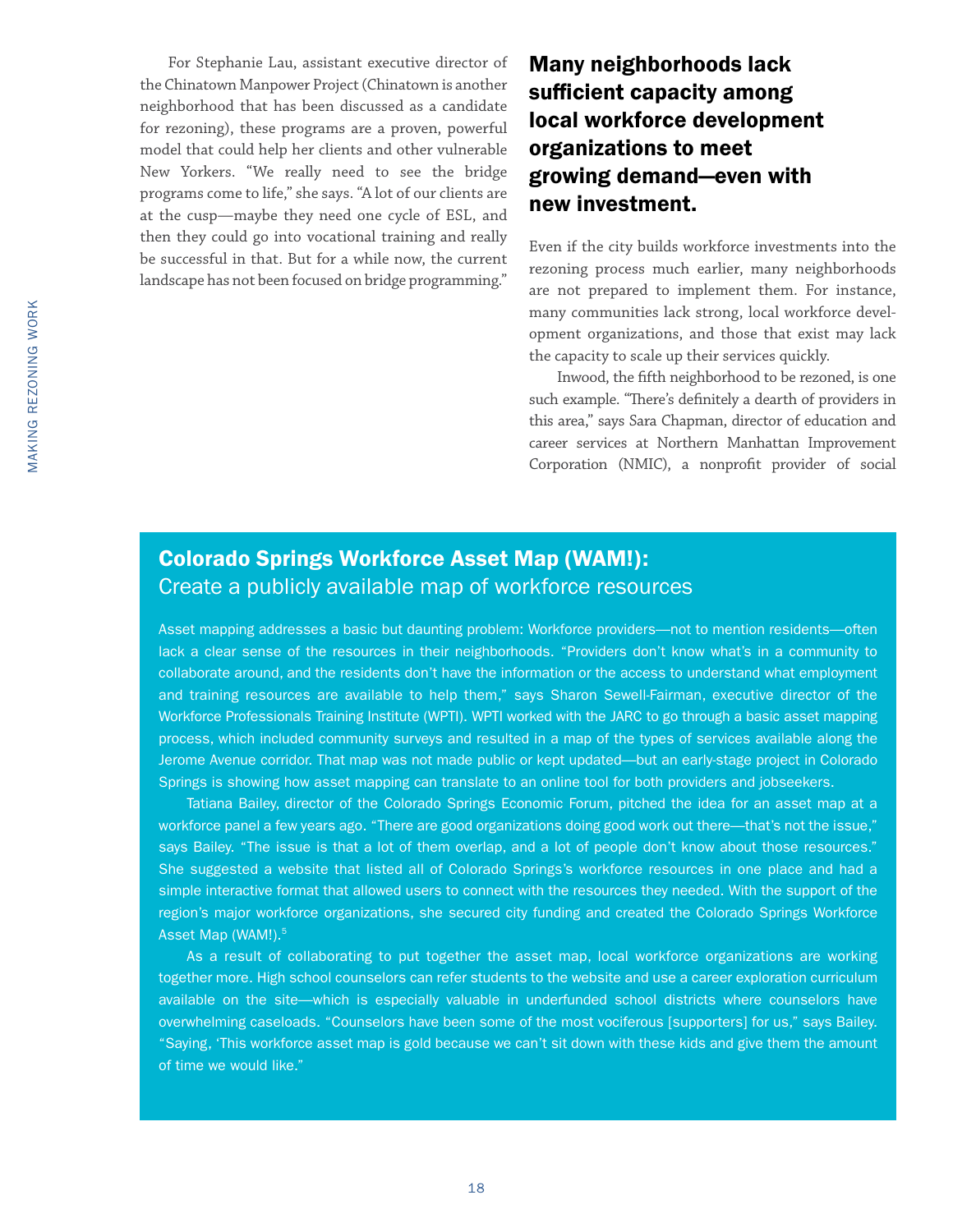services. "There's not a large enough network—we're the largest service provider up here, and the next one is small."

Community groups are also limited by space. Tara Lannen-Stanton, former director of adult learning at Queens Public Library, doubts that the new Inwood library building—for all its benefits—"will have room to meet the growing demand for adult education programs."

## Local hiring provisions lack accountability but can be strengthened.

In every rezoning, neighborhood groups push the city to ensure that local residents have access to new construction jobs. Because of legal obstacles to mandating local hiring, however, the city does not make enforceable commitments around local hire. But the current alternative— HireNYC—lacks an accountability mechanism. Angel Mescain, the district manager of East Harlem's community board, says, "In our community, we're seeing all this construction, and we're not benefiting from it. We hear all the time how difficult it is for East Harlem residents to get on jobs—residents who have their OSHA card, have experience, have a union card, and can't get on jobs."

In addition to supporting for local workforce networks that can tap into hiring opportunities at neighborhood small businesses—and expanding effective job training programs into new communities through local partnerships—experts say that New York City needs to pursue state-level legislation that would require contractors and businesses working with the City to hire New Yorkers from high poverty neighborhoods.

### **San Francisco:** Mandating local hiring

Not every city has been as cautious as New York when it comes to local hiring mandates. Despite uncertainty around the legality of requiring developers to hire locally—doing so could be construed as discrimination against non-state residents, which violates a constitutional clause—several cities have chosen to set local hiring requirements and risk potential lawsuits. San Francisco is one example: for city-funded development projects on public land or worth over \$600,000, San Francisco residents must perform at least 30 percent of work hours. The city also requires half of the apprentice work hours to go to local residents.<sup>6</sup> Contractors must submit a local hiring projection estimating work hours per trade for workers and apprentices, a local hiring plan, and the payroll for their entire workforce to the city.

Since the policy went into effect in 2012, local hiring rates have increased significantly. Before the requirement, San Francisco residents completed fewer than 20 percent of work hours on city projects; the average now exceeds the 30 percent mandate. "Even without us being there to remind employers, it's become a standard," says Ken Nim, CityBuild director at San Francisco's Office of Economic and Workforce Development. "When contractors are bidding on public works contracts in San Francisco, they know they have to hire local residents. They call us. They look at their workforce and work with their unions, and say, 'Hey, I need to get local residents on this project because it's San Francisco and it's publicly funded."

Nim's strongest recommendation for cities considering a local hiring policy is to couple it with investment in training. That is where San Francisco has an advantage: unlike most other cities, it has a city-run construction pre-apprenticeship program that feeds into union apprenticeships. "Our CityBuild program came before the local hire requirement, so we'd already established the foundation of having a workforce program that builds that pipeline. We've already got buy-in from the unions, buy-in from the employers," says Nim. The pre-apprenticeship program targets participants with barriers to employment, including recent immigrants, formerly incarcerated people, and people without a college degree.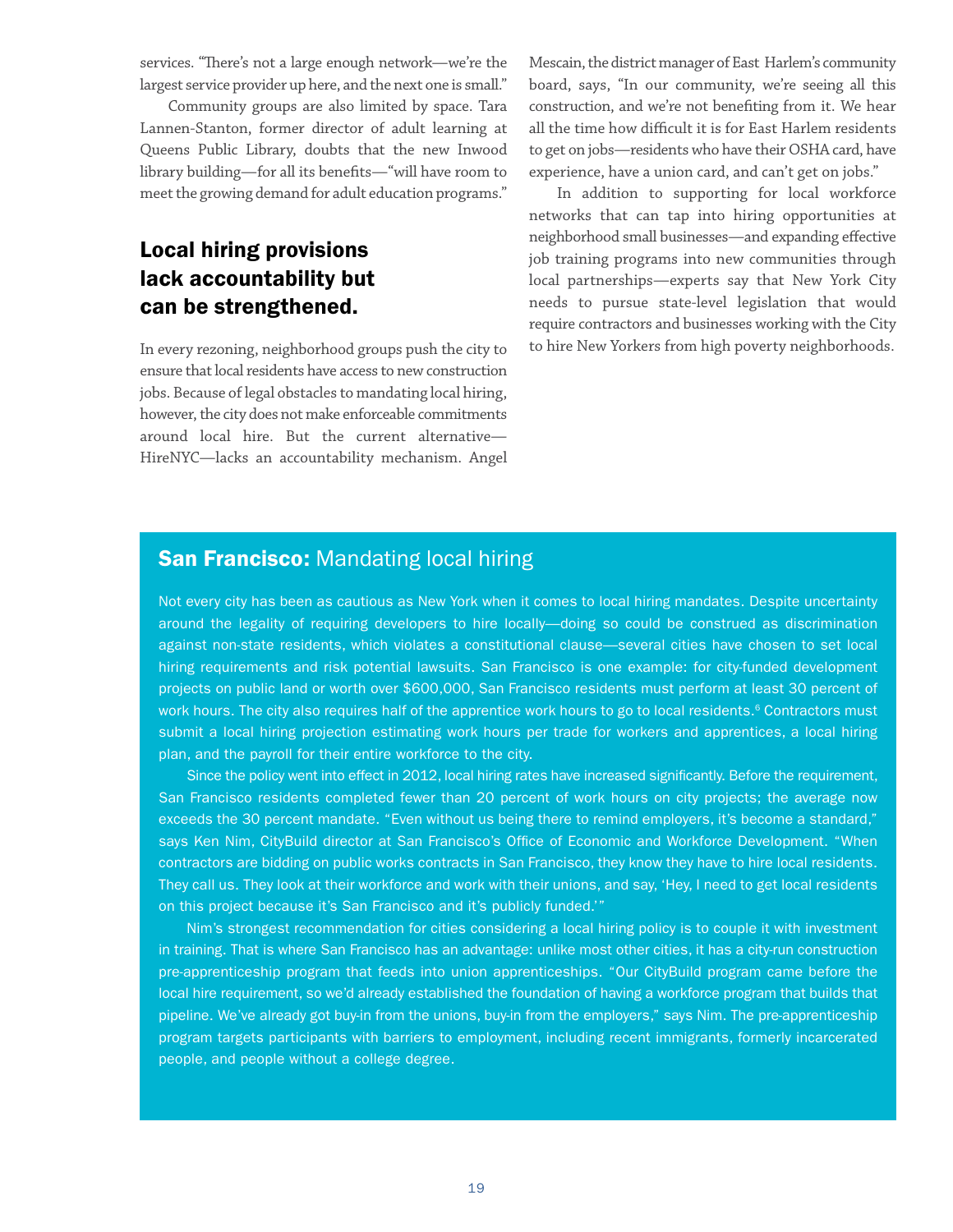## Recommendations

# Building a Citywide, Neighborhood-Based Workforce Investment Strategy for Future Rezonings

## The next mayor should make coordinated workforce investments a top priority.

LAUNCH A COMPREHENSIVE NEIGHBORHOOD-BASED WORKFORCE DEVELOPMENT STRATEGY TO BUILD AND STRENGTHEN LOCAL HIRING AND TRAINING NETWORKS AND COORDINATE INVESTMENTS ACROSS AGENCIES. Building strong local workforce networks and making coordinated investments in education and training at the community level should be a top priority for the city's future leaders. The next mayor should convene every agency with a role in both neighborhood planning and workforce development—including the Department of City Planning, Economic Development Corporation, Small Business Services, Department of Education, and the Mayor's Office of Workforce Development—and collaborate with workforce practitioners, local businesses, and community advocates to design a coordinated set of investments in education, training, and other workforce needs to take place in advance of major land-use changes. The resulting investment strategy should include specific timelines, reporting requirements, and funding amounts to ensure transparency and create accountability that extends beyond the limited updates available in the city's current commitment tracker.

DEVELOP A LOCAL WORKFORCE NETWORK IN EVERY NEIGHBORHOOD WITH A POVERTY OR UNEMPLOYMENT RATE HIGHER THAN THE CITY AVERAGE-WHETHER OR NOT A REZONING IS IMMINENT. Every neighborhood with significant barriers to economic access should have a network of local organizations focused on identifying and responding to the neighborhood's workforce challenges. But to date, networks focused on workforce development and job access only exist in a handful of communities, including the LESEN initiative on the Lower East Side and the JARC network in the Bronx. As part of a broader strategy to cultivate an inclusive economic recovery, the next mayor should lead the development of local workforce networks to serve every community across the city with high rates of poverty and unemployment.

Workforce networks should look different in every neighborhood, depending on the job and training opportunities available locally and the needs of neighborhood residents. But each should include recurring annual funding for a dedicated coordinator position to liaise between businesses, training providers, community-based organizations, jobseekers, private developers, and city agencies. Strong networks can connect residents to jobs and training opportunities both inside and outside their own neighborhoods and help coordinate a community-wide response to future rezoning proposals.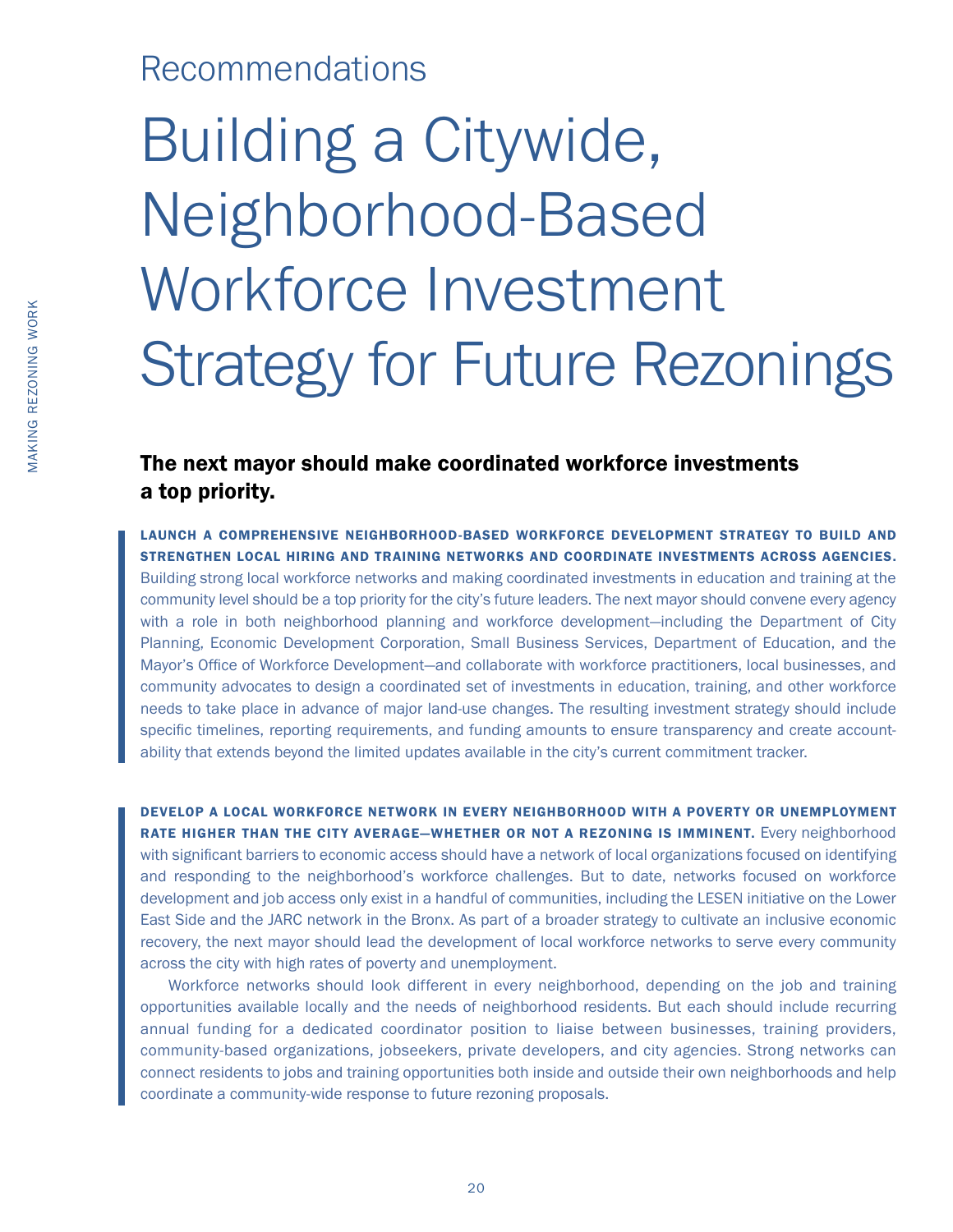## The city and state should tap new revenue streams linked to development and dedicated to workforce investment.

ESTABLISH CITYWIDE LINKAGE FEES FOR DEVELOPERS OF MARKET-RATE COMMERCIAL, RESIDENTIAL, AND INDUSTRIAL SPACE, AND USE THE PROCEEDS TO CREATE AN EDUCATION AND TRAINING FUND FOR NEIGHBORHOODS UNDERGOING REZONING. Faced with an ongoing fiscal crisis stemming from the pandemic, public dollars for workforce development—already in short supply pre-COVID—are likely to be even more constrained. Boston's Neighborhood Jobs Trust has allowed the city to tie economic and workforce development, creating a system that requires developers to make investments in workforce development. The next mayor should work with the State Legislature to pass similar legislation bringing this revenue model to New York City. For every square foot of new development, the developer would contribute \$2 into a new Local Workforce Development Fund, seeding grants that would be used to build the capacity of quality local workforce providers in neighborhoods with new development.

A significant share of the fund should be distributed through RFPs for education and training programs in neighborhoods being rezoned—particularly bridge programs; programs that involve partnerships between local organizations and larger, reputable organizations outside of the neighborhood; paid internships and apprenticeships; programs that boost adult education, HSE attainment, and language acquisition; and programs with wraparound services to meet other basic needs, from childcare to MetroCards. As in Boston, developers should be allowed to choose whether their fee goes to a general education and training fund or to a training program that creates pathways for local residents to be hired on their projects.

REQUIRE DEVELOPERS AND CONTRACTORS WITH CITY CONTRACTS TO PARTNER WITH LOCAL WORKFORCE NETWORKS AND PASS COMMUNITY HIRING LEGISLATION AT THE STATE LEVEL. The city should go beyond its current approach to local hiring mandates, which lack accountability and rarely result in new jobs for local residents. City leaders should work with the State to pass legislation requiring developers and contractors who do business with the city to meet local hiring goals. Provisions should include authorizing a minimum ratio of apprentices on building projects; requiring demonstrated partnerships with the local workforce organizations, including a first-look policy, in which the job advertisements are advertised with the local network first; and annual reporting requirements to create transparency around local hiring goals.

## The next mayor and City Council should build and strengthen neighborhood-based workforce development capacity in advance of major land-use changes.

LEVERAGE PUBLIC FUNDING TO INCENTIVIZE LONG-TERM PARTNERSHIPS AMONG COMMUNITY-BASED **ORGANIZATIONS AND WORKFORCE DEVELOPMENT PROVIDERS.** The city should structure future RFPs to prioritize programs that develop partnerships among local workforce networks, incentivizing job training providers to work with community groups, libraries, and social services nonprofits on larger contacts. Bridge programs are especially well suited for partnerships: Community-based organizations can offer bridge programs created in partnership with larger, non-local providers, creating onramps for participants to transition into in-depth education or training programs. Funding should be allocated for multiple years in order to allow organizations to build strong partnerships, plan quality programs, refine their approach after running several cycles of the program, and gather data on effectiveness and outcomes that extend beyond initial job placement.